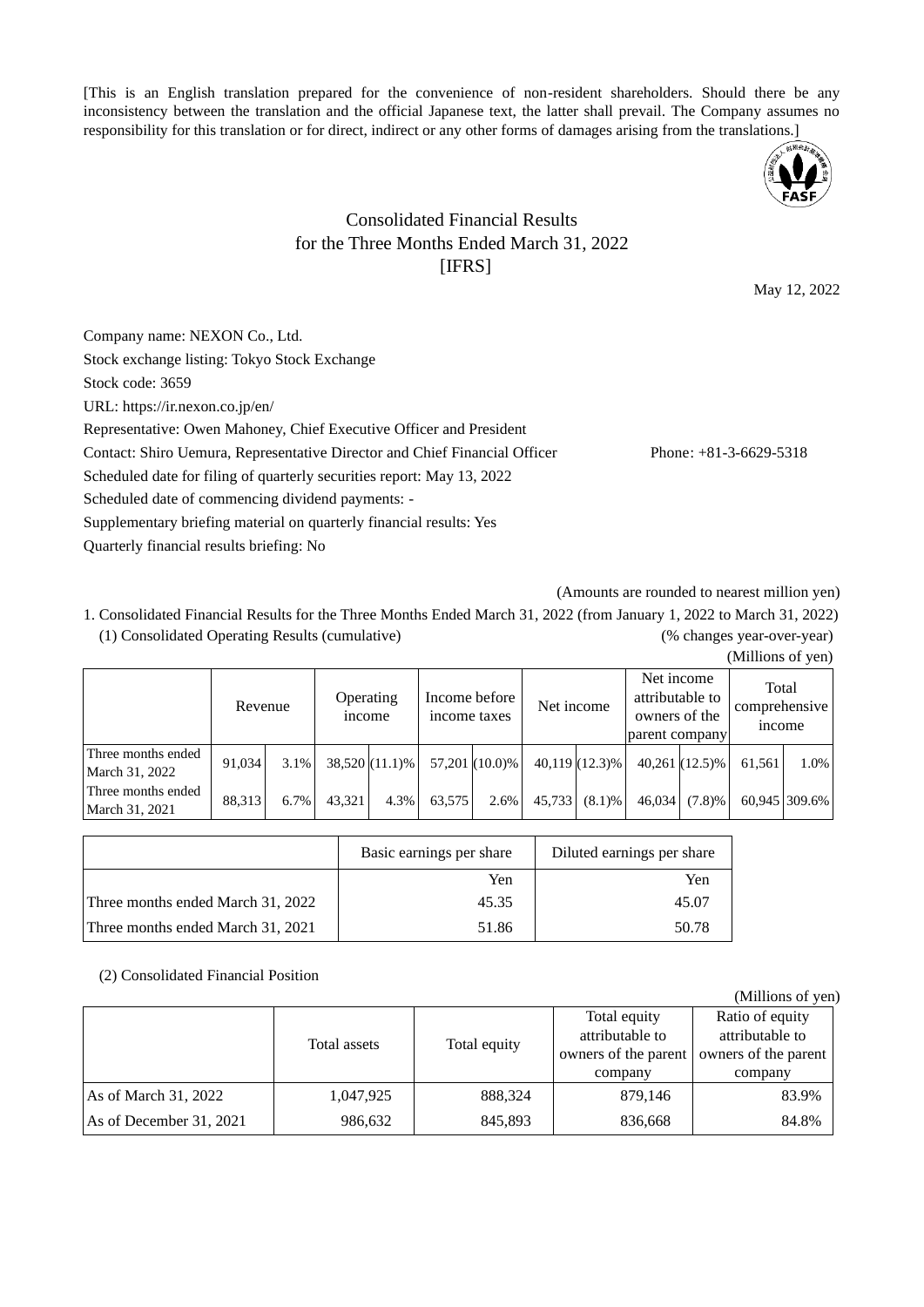#### 2. Dividends

|                       | <b>Annual Dividends</b> |      |                                                          |             |       |  |  |  |
|-----------------------|-------------------------|------|----------------------------------------------------------|-------------|-------|--|--|--|
|                       |                         |      | End of 1st Quarter End of 2nd Quarter End of 3rd Quarter | End of Year | Total |  |  |  |
| FY 2021               | –                       | 2.50 |                                                          | 5.00        | 7.50  |  |  |  |
| FY 2022               |                         |      |                                                          |             |       |  |  |  |
| $ FY 2022$ (Forecast) |                         | 5.00 |                                                          | 5.00        | 10.00 |  |  |  |

(Note) Revision of most recently announced dividend forecasts: No

3. Consolidated Financial Results Forecast for the Six Months Ending June 30, 2022 (from January 1, 2022 to June 30, 2022)

|  |  |  | (% changes year-over-year) |
|--|--|--|----------------------------|
|--|--|--|----------------------------|

(Millions of yen)

|                             | Operating<br>Revenue<br><i>n</i> come |        | Income before<br>income taxes |        | Net income |        | Net income<br>attributable to<br>owners of the<br>parent company |        | Basic earnings<br>per share |        |        |
|-----------------------------|---------------------------------------|--------|-------------------------------|--------|------------|--------|------------------------------------------------------------------|--------|-----------------------------|--------|--------|
|                             |                                       |        |                               |        |            |        |                                                                  |        |                             |        | Yen    |
| 2nd Quarter<br>(cumulative) | 172,376                               | 19.4%  | 61,187                        | 4.2%   | 80.584     | 4.0%   | 55.817                                                           | 2.9%   | 56,407                      | 2.6%   | 63.67  |
|                             | $\sim$                                | $\sim$ | $\sim$                        | $\sim$ | $\sim$     | $\sim$ | $\sim$                                                           | $\sim$ | $\sim$                      | $\sim$ | $\sim$ |
|                             | 178,334                               | 23.6%  | 65,799                        | 12.0%  | 85,197     | 10.0%  | 59.467                                                           | 9.6%   | 59,950                      | 9.0%   | 67.67  |

(Note) As it is difficult to reasonably estimate financial results for the year ending December 31, 2022 at the moment, only the financial results forecast for the six months ending June 30, 2022 is disclosed. Also, as it is difficult to estimate specific figures, disclosure is made with a range. For details, please refer to "1. Qualitative Information on Consolidated Financial Results for the Period (3) Explanation on Future Forecast Information including Consolidated Financial Results Forecast" on page 4 of the Appendix.

(Yen)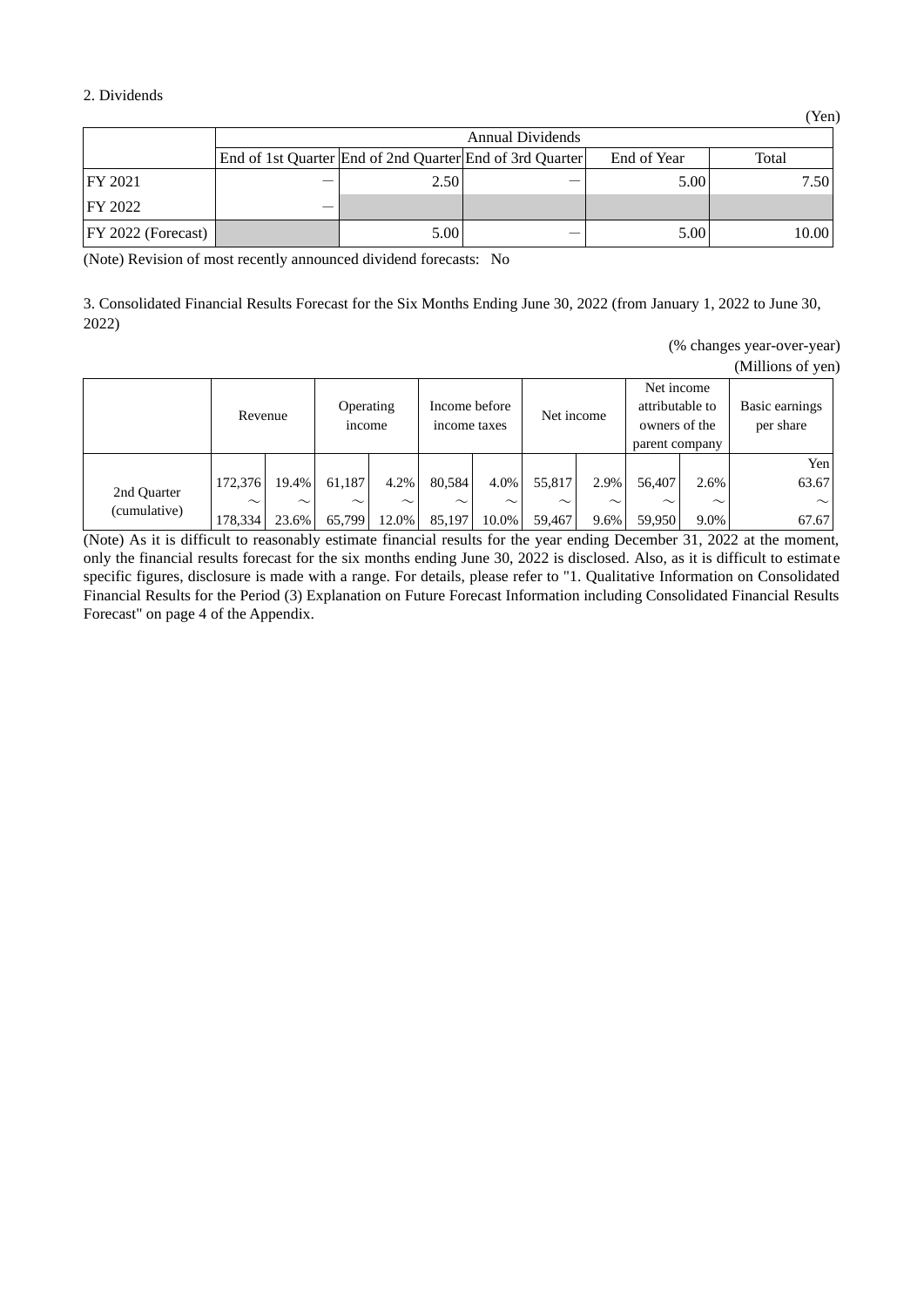\*(Notes)

- (1) Changes in Significant Subsidiaries during the Period : No (Changes in specified subsidiaries accompanying changes in scope of consolidation)
- (2) Changes in Accounting Policies and Changes in Accounting Estimates
	- 1) Changes in accounting policies required by IFRS: Yes
	- 2) Changes in accounting policies other than 1) above: No
	- 3) Changes in accounting estimates: No
- (3) Number of Shares Issued (common stock)
	- 1) Total number of shares issued at the end of the period (including treasury stock):
		- As of March 31, 2022: 899,520,469 shares
		- As of December 31, 2021: 898,746,469 shares
	- 2) Total number of treasury stock at the end of the period:
		- As of March 31, 2022: 14,974,637 shares
		- As of December 31, 2021: 7,908,437 shares
	- 3) Average number of shares during the period (cumulative): Three months ended March 31, 2022: 887,836,007 shares Three months ended March 31, 2021: 887,753,495 shares
	- (Note) "Total number of treasury stock at the end of the period" includes Nexon's stock held by our consolidated subsidiary, Stiftelsen Embark Incentive ("Foundation") (as of March 31, 2022: 865,770 shares; as of December 31, 2021: 865,770 shares). The number of treasury stock deducted in the calculation of the average number of shares during the period includes Nexon's stock held by the Foundation (as of March 31, 2022: 865,770 shares; as of March 31, 2021: - share).

\* This quarterly financial report is outside the scope of quarterly review procedures by a certified public accountant or an audit firm.

\* Explanation of the Proper Use of Financial Results Forecasts and Other Notes

(Caution Concerning Forward-Looking Statements)

The forward-looking statements including the financial results forecast herein are based on information currently available to the Company and certain assumptions that can be deemed reasonable, and are not intended as the Company's commitment to achieve such forecasts. Actual results may differ significantly from these forecasts due to a wide range of factors. For conditions prerequisite to the financial results forecast and the points to be noted in the use thereof, please refer to "1. Qualitative Information on Consolidated Financial Results for the Period (3) Explanation on Future Forecast Information including Consolidated Financial Results Forecast" on page 4 of the Appendix.

(Method of Obtaining Supplementary Briefing Material on Financial Results) The supplementary briefing materials on quarterly financial results are available on the Company's website.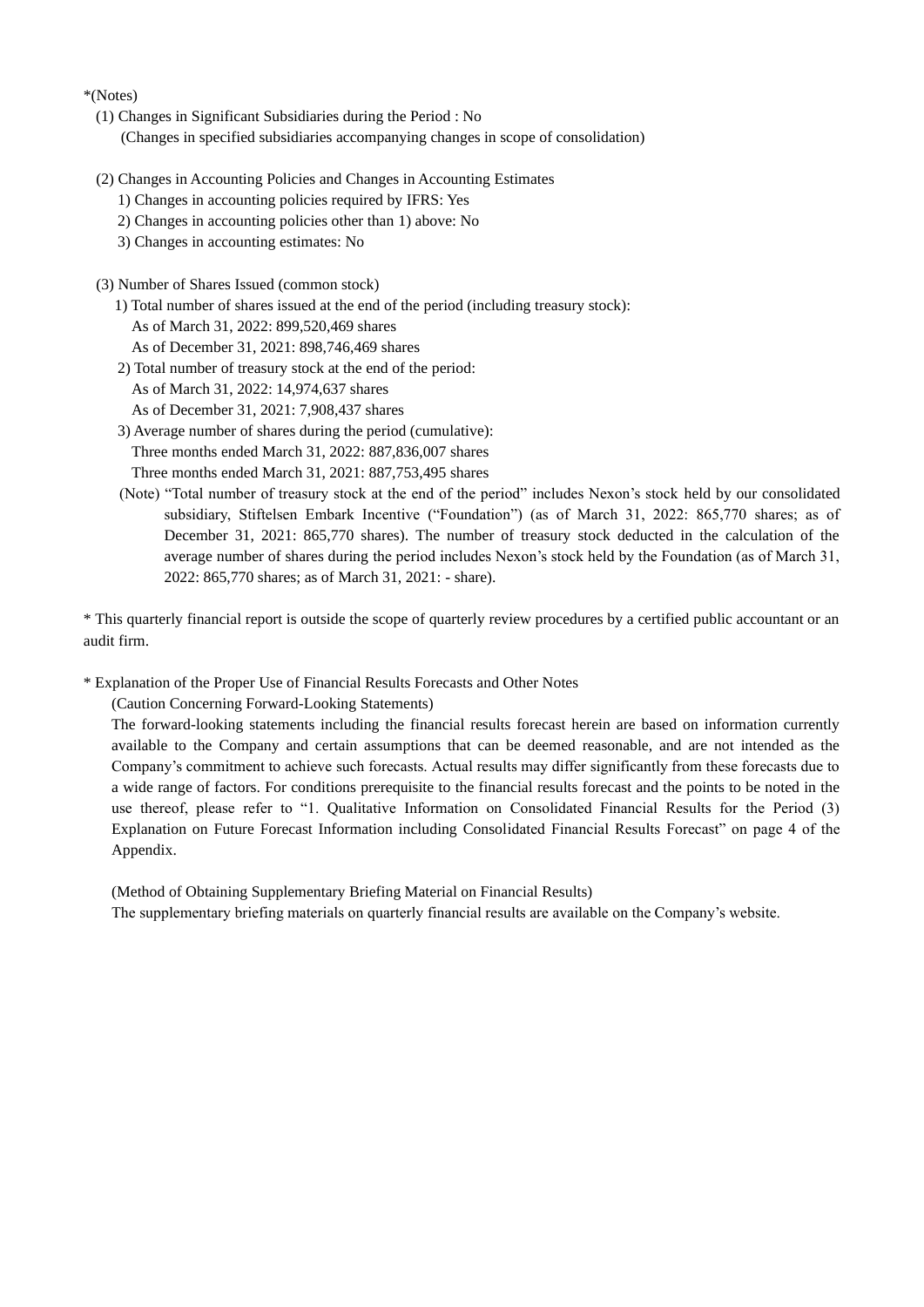## Contents of Appendix

|                                                                                                       | $\overline{2}$ |
|-------------------------------------------------------------------------------------------------------|----------------|
|                                                                                                       | 2              |
|                                                                                                       | 3              |
| (3) Explanation on Future Forecast Information including Consolidated Financial Results Forecast      | 4              |
|                                                                                                       | 6              |
|                                                                                                       | 6              |
|                                                                                                       | 6              |
|                                                                                                       | 7              |
|                                                                                                       | 7              |
|                                                                                                       | 9              |
|                                                                                                       | 10             |
|                                                                                                       | 11             |
|                                                                                                       | 12             |
|                                                                                                       | 14             |
| (7) Notes on Significant Changes in the Amount of Equity Attributable to Owners of the Parent Company | 14             |
|                                                                                                       | 15             |
|                                                                                                       | 18             |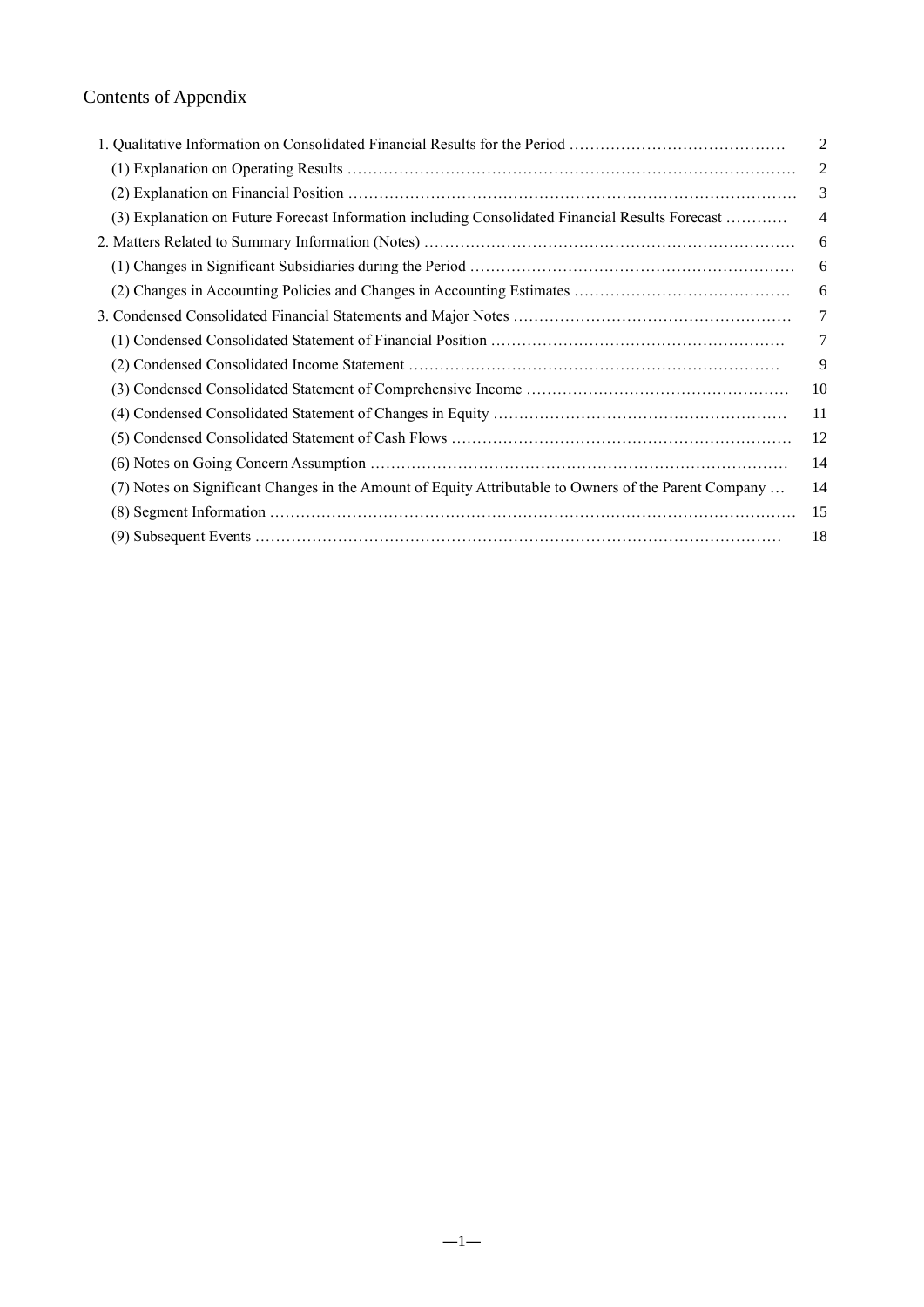#### 1. Qualitative Information on Consolidated Financial Results for the Period

#### (1) Explanation on Operating Results

During the three months ended March 31, 2022, while a trend towards economic recovery was seen mainly in developed countries due to relaxation of restraints on human activity as vaccination programs advanced, the global economy remained uncertain primarily due to new surges of COVID-19 variants in some regions, Russian invasion of Ukraine in February 2022 and economic sanctions imposed on Russia by many countries. In Japan, while COVID-19 vaccination program has progressed, the economy has not returned to pre-epidemic level and recovery continued to be unpredictable.

Under these circumstances, although the situation varies slightly depending on the region, Nexon Group has continued to operate its PC online and mobile businesses without its overall business being largely affected, endeavoring to provide users with an enjoyable game experience by developing high-quality games, acquiring more contents, servicing new titles, and updating existing titles. Specifically, we have established the following as Nexon's Focus Strategy: (i) focusing on massive multiplayer online games, (ii) enabling our service to be played across multiple platforms including PC, console and mobile, (iii) leveraging Nexon's IPs, and (iv) investing in new IPs that we think are really special. We have also worked on initiatives for the growth of our global business.

For the three months ended March 31, 2022, revenue increased year-over-year. While *MapleStory*'s revenue decreased in Korea, the performances of other major titles remained strong and *Dungeon&Fighter Mobile*, which launched in Korea on March 24, was off to a good start. In addition, the foreign exchange rates moved in our favor as the Japanese Yen depreciated against other major currencies.

In Korea, PC online revenue decreased year-over-year. While *EA SPORTS™ FIFA ONLINE 4* achieved recordbreaking revenue and *Sudden Attack* grew year-over-year, *MapleStory*'s and *Dungeon&Fighter*'s revenues decreased due to challenging comparisons with their strong performances in Q1 2021. As for *MapleStory*, since last year, we have continued to focus on strengthening our relationship with the players over the mid- to long-term rather than short-term monetization. Consequently, Net Promoter Score, which is an indicator of player satisfaction, steadily improved and recovered to nearly pre-probability issue level when its performance was strong. Mobile revenue increased year-over-year driven by the record-breaking revenue of *EA SPORTS™ FIFA ONLINE 4 M* and contributions from *Dungeon&Fighter Mobile* and *Blue Archive*, which launched in Q4 2021. As a result, overall revenue in Korea decreased as the decrease in PC revenue more than offset the increase in mobile revenue.

In China, revenue increased year-over-year driven by an increase in revenue from *Dungeon&Fighter*, our key PC online game. *Dungeon&Fighter*'s revenue increased driven by the well-received package offerings for the Lunar New Year update. Its user metrics remained stable as we continued to focus on increasing user engagement rather than short-term monetization.

In Japan, revenue decreased year-over-year due to declines in revenues from *TRAHA*, *V4* and *Blue Archive*, which more than offset a contribution from *CounterSide*.

In North America and Europe, revenue decreased year-over-year due to declines in revenues from *Choices: Stories You Play* and *MapleStory*, which more than offset a contribution from *Blue Archive* and *MapleStory M*'s growth.

In the Rest of World, revenue significantly increased year-over-year primarily driven by growth of *MapleStory*  and *MapleStory M*, and a contribution from *Blue Archive*.

In terms of expenses, cost of sales increased year-over-year due to increased royalty costs for *EA SPORTS™ FIFA ONLINE 4* and increased HR costs due to headcount increase and annual salary hike. Selling, general and administrative expenses increased year-over-year due to increased marketing costs and increased HR costs due to headcount increase, annual salary hike and an increase in stock option costs.

Finance income increased year-over-year due to a gain on sale of investments accounted for using equity method associated with the transfer of shares of Six Waves Inc., despite a year-over-year decrease in foreign exchange gain primarily on foreign currency-denominated cash deposits.

As a result, for the three months ended March 31, 2022, Nexon Group recorded revenues of ¥91,034 million (up 3.1% year-over-year), operating income of ¥38,520 million (down 11.1% year-over-year), income before income taxes of ¥57,201 million (down 10.0% year-over-year) and net income attributable to owners of the parent company of ¥40,261 million (down 12.5% year-over-year).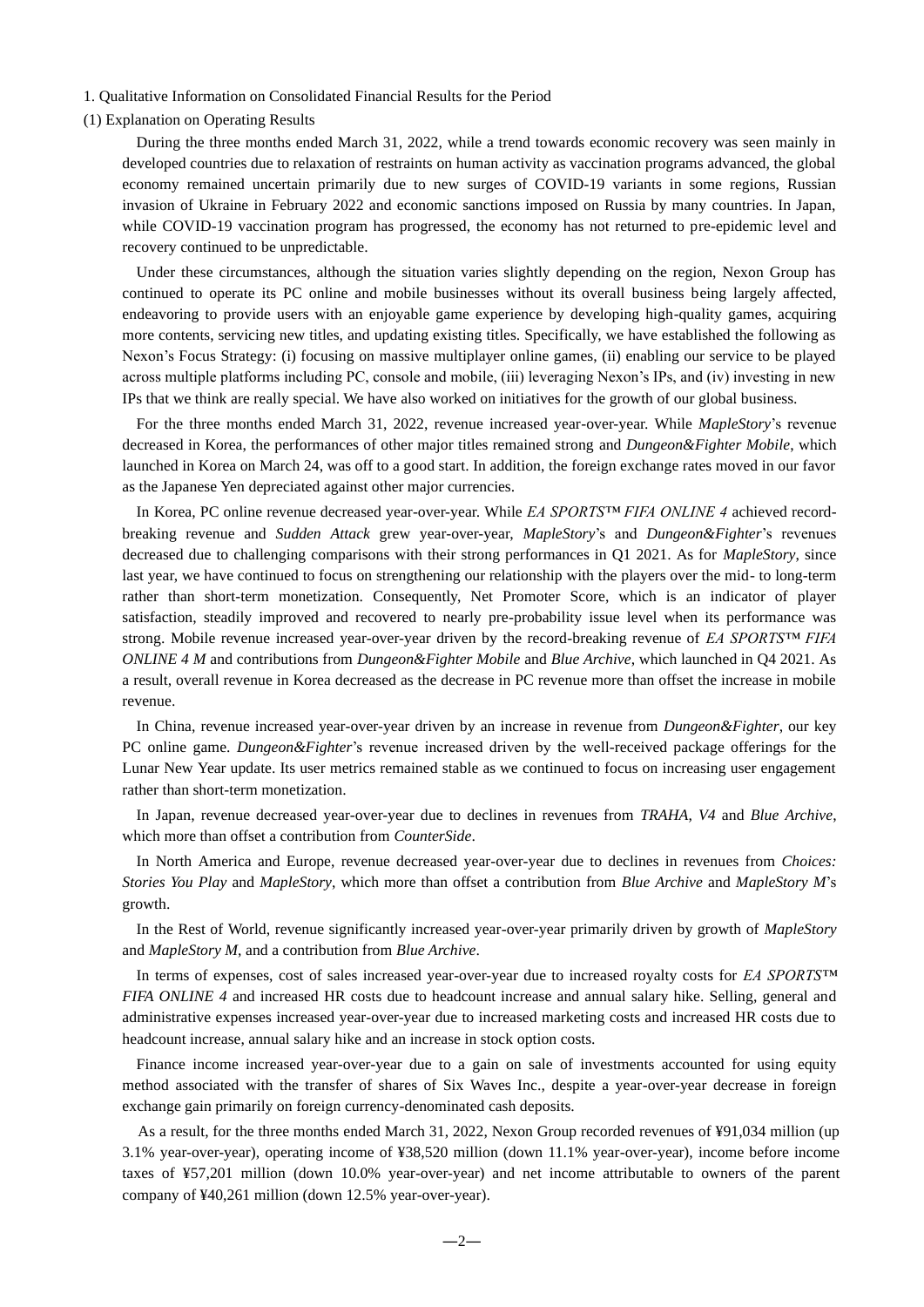Business results by reportable segments for the three months ended March 31, 2022 are as follows:

#### (a) Japan

Revenues for the three months ended March 31, 2022 amounted to ¥1,270 million (down 5.2% year-over-year), and segment loss amounted to ¥3,075 million (segment loss of ¥2,285 million for the three months ended March 31, 2021).

#### (b) Korea

Revenues for the three months ended March 31, 2022 amounted to ¥85,375 million (up 4.8% year-over-year), and segment profit amounted to ¥43,044 million (down 5.6% year-over-year). Revenues in Korea include royalty income of NEOPLE INC. (a subsidiary of NEXON Korea Corporation, our consolidated subsidiary) attributable to license agreements in China.

#### (c) China

Revenues for the three months ended March 31, 2022 amounted to ¥899 million (down 14.4% year-over-year), and segment profit amounted to ¥506 million (down 31.2% year-over-year).

#### (d) North America

Revenues for the three months ended March 31, 2022 amounted to ¥3,077 million (down 24.5% year-overyear), and segment loss amounted to ¥615 million (segment profit of ¥262 million for the three months ended March 31, 2021).

#### (e) Other

Revenues for the three months ended March 31, 2022 amounted to ¥413 million (up 19.1% year-over-year), and segment loss amounted to ¥1,224 million (segment loss of ¥1,023 million for the three months ended March 31, 2021).

#### (2) Explanation on Financial Position

(a) Assets, liabilities and equity

(Assets)

Total assets as of March 31, 2022 amounted to ¥1,047,925 million, an increase of ¥61,293 million from December 31, 2021. Major components include an increase of ¥10,859 million in cash and cash equivalents, an increase of ¥30,309 million in trade and other receivables, an increase of ¥9,502 million in other deposits and an increase of ¥7,030 million in investments accounted for using equity method.

#### (Liabilities)

Total liabilities as of March 31, 2022 amounted to ¥159,601 million, an increase of ¥18,862 million from December 31, 2021. Major components include an increase of ¥9,834 million in income taxes payable and an increase of ¥7,490 million in other current liabilities.

#### (Equity)

Equity as of March 31, 2022 totaled ¥888,324 million, an increase of ¥42,431 million from December 31, 2021. Major components of changes in equity include an increase of ¥35,802 million in retained earnings primarily due to the recording of net income attributable to owners of the parent company.

As a result, ratio of equity attributable to owners of the parent company was 83.9% (84.8% as of December 31, 2021).

#### (b) Cash flows

Cash and cash equivalents (collectively, "Cash") as of March 31, 2022 was ¥376,098 million, an increase of ¥10,859 million from December 31, 2021. The increase includes ¥16,899 million in effects of exchange rate changes on cash.

Cash flows from each activity for the three months ended March 31, 2022 and their significant components are as follows: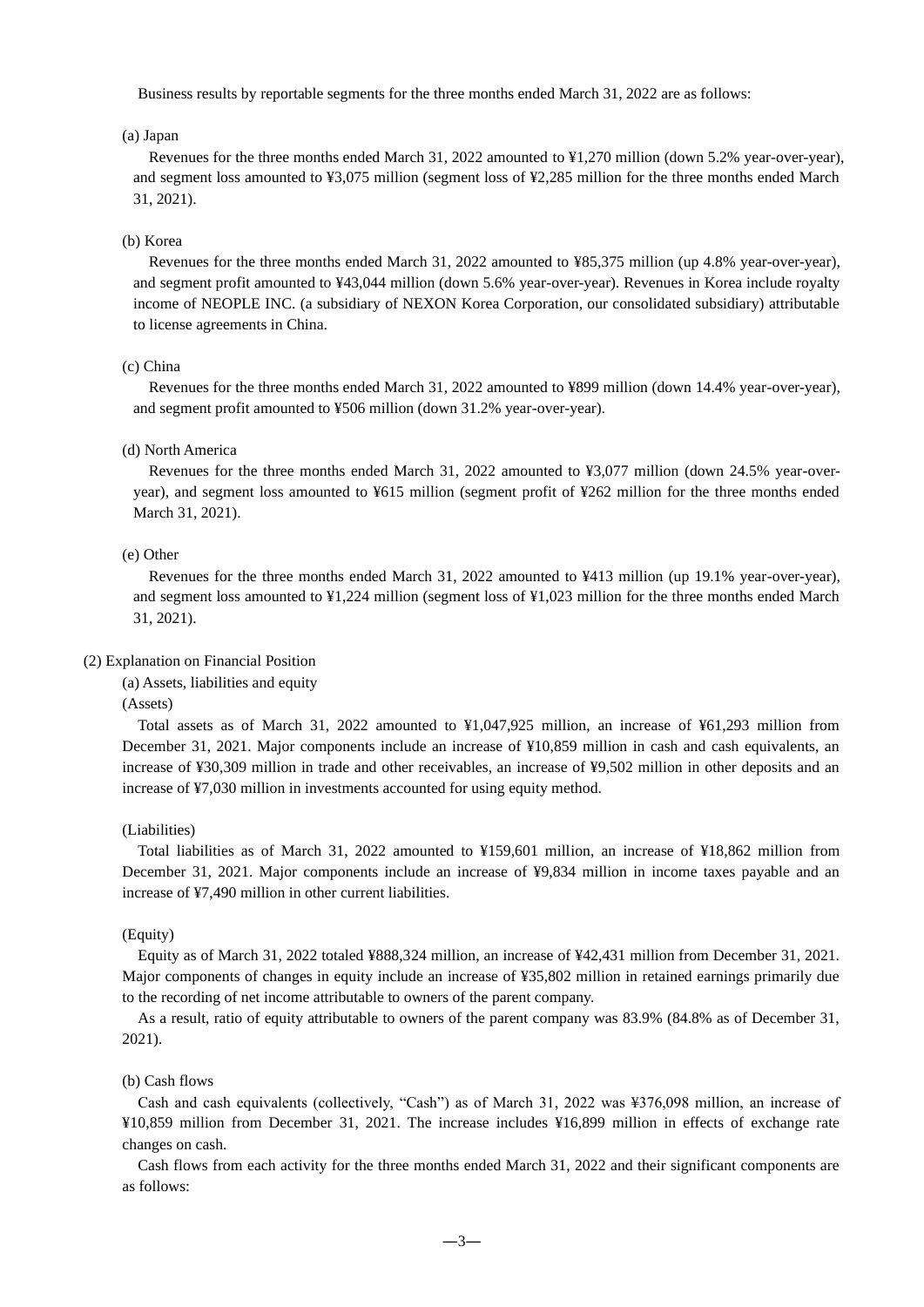#### (Cash flows from operating activities)

Net cash provided by operating activities was ¥18,048 million, compared to ¥17,933 million for the three months ended March 31, 2021. Major components of the increase include income before income taxes of ¥57,201 million. Major components of the decrease include an exchange gain of ¥12,209 million and an increase in trade and other receivables of ¥28,065 million.

Net cash provided by operating activities slightly increased year-over-year due to a decrease in exchange gain, a decrease in other current assets, an increase in trade and other payables, and a decrease in income taxes paid, despite a decrease in income before income taxes and an increase in trade and other receivables.

#### (Cash flows from investing activities)

Net cash used in investing activities was ¥1,477 million, compared to ¥32,829 million for the three months ended March 31, 2021. Major cash inflows include proceeds from sale of investments accounted for using equity method of ¥9,377 million and proceeds from sale of securities by investment funds under consolidated subsidiaries of ¥5,761 million. Major cash outflows include purchase of investments accounted for using equity method of ¥7,184 million, purchases of securities by investment funds under consolidated subsidiaries of ¥5,365 million, payments associated with increase in long-term prepaid expenses of ¥1,432 million, and payments for long-term loans receivable of ¥1,399 million.

Net cash used in investing activities decreased year-over-year due to a decrease in purchases of investment securities and a decrease in the amount of time deposit.

#### (Cash flows from financing activities)

Net cash used in financing activities was ¥22,611 million, compared to ¥2,846 million for the three months ended March 31, 2021. Major cash outflows include purchases of treasury stock of ¥17,230 million and cash dividends paid of ¥4,457 million.

Net cash used in financing activities increased year-over-year due to purchases of treasury stock and an increase in cash dividends paid.

#### (3) Explanation on Future Forecast Information including Consolidated Financial Results Forecast

The outlook on the business environment surrounding Nexon Group remains unclear, primarily due to surges of COVID-19 variants in countries all over the world, Russian invasion of Ukraine in February 2022 and economic sanctions imposed on Russia by many countries. However, we do not expect any event that could have material impact on our business to occur going forward.

In our consolidated business outlook, we disclose our expectations for the following quarter as a range to provide more accurate information to our shareholders and investors, since it is difficult to derive full-year consolidated forecasts due to uncertainties in projecting the speed of growth of PC online game and mobile game markets in which Nexon Group's main businesses operate, and because our revenue is largely dependent on such uncertain factors as users' preferences and whether or not we have any hit titles. "Consolidated Financial Results Forecast for the Six Months Ending June 30, 2022" is the sum of our actual consolidated financial results for the three months ended March 31, 2022 and our consolidated business outlook for the three months ending June 30, 2022. Please refer to the table below for our consolidated financial results forecast for the three months ending June 30, 2022.

For the six months ending June 30, 2022, Nexon Group expects consolidated revenue in the range of ¥172,376~178,334 million (up 19.4%~23.6% year-over-year), operating income in the range of ¥61,187~65,799 million (up 4.2%~12.0% year-over-year), income before income taxes in the range of ¥80,584~85,197 million (up 4.0%~10.0% year-over-year), net income in the range of ¥55,817~59,467 million (up 2.9%~9.6% year-over-year), net income attributable to owners of the parent company in the range of ¥56,407~59,950 million (up 2.6%~9.0% year-over-year), and basic earnings per share in the range of ¥63.67~67.67. Nexon Group operates its businesses around the world, in Japan, South Korea, China, the United States and other countries. Major exchange rates for Q2 2022 are expected to be 1 U.S dollar=¥126.58, 100 South Korean Won=¥10.22 and 1 Chinese Yuan=¥19.69. In general, the exchange rates of the Korean Won and the Chinese Yuan to Japanese Yen are assumed to be linked to the exchange rate of U.S. Dollar to Japanese Yen. Based on this assumption, we expect that every one Japanese Yen move against the U.S. Dollar will have an impact of approximately ¥661 million on revenue and approximately ¥221 million on operating income for the three months ending June 30, 2022.

As for revenue based on customer location for the three months ending June 30, 2022, our expectations are as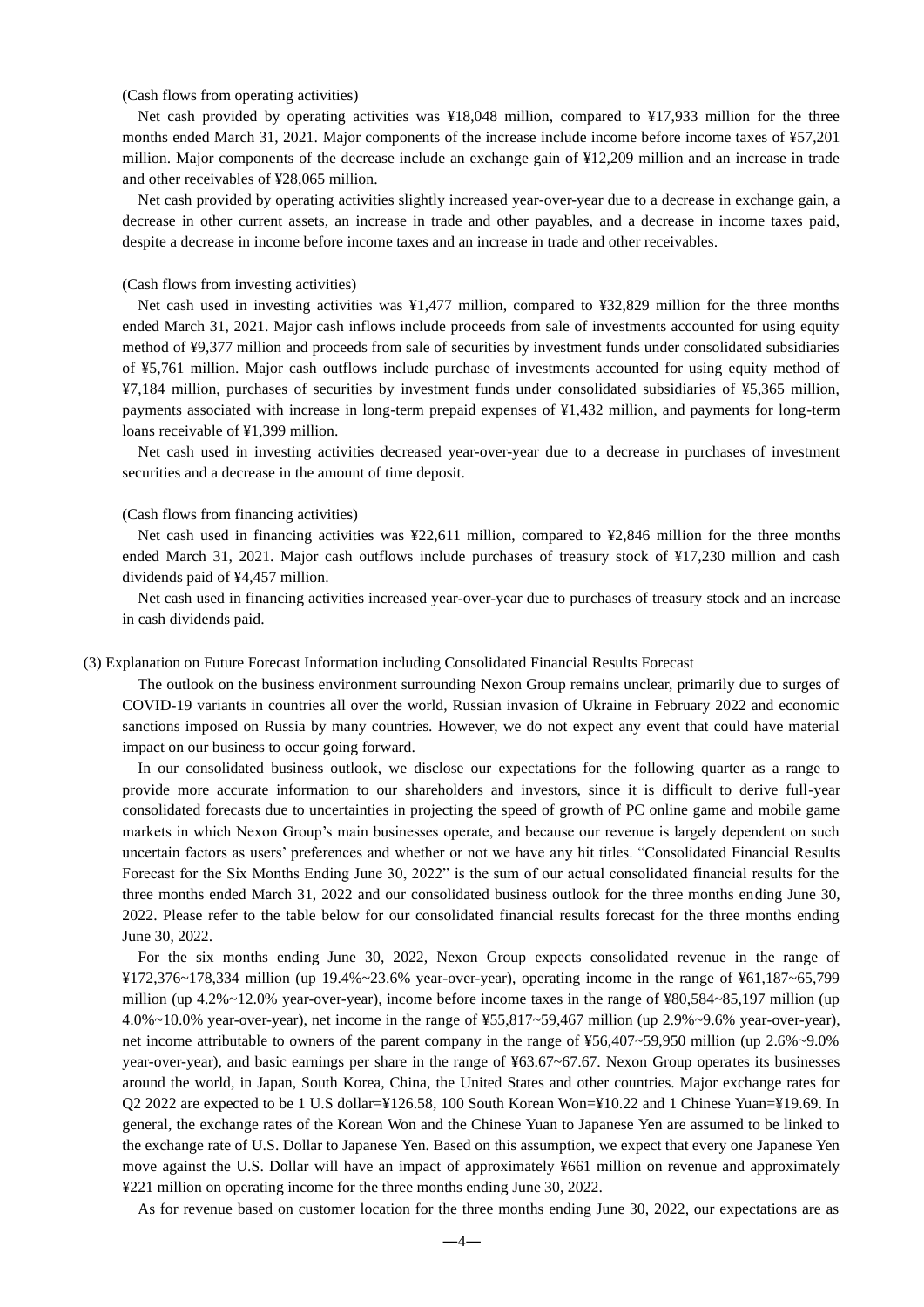follows.

In Korea, while we expect *Sudden Attack*'s revenue to decrease year-over-year, we anticipate significant yearover-year growth from *EA SPORTS™ FIFA ONLINE 4*. We also expect year-over-year growth in *Dungeon&Fighter*'s revenue as its active users have increased driven by a synergy effect following the mobile launch. As for *MapleStory*, we expect its revenue to increase in Q2 as we had planned. Consequently, we expect overall PC revenue in Korea to increase year-over-year.

For mobile, we expect revenue to approximately double year-over-year. We anticipate a contribution from *Blue Archive* and year-over-year growth in *EA SPORTS™ FIFA ONLINE 4 M* in addition to a significant contribution from *Dungeon&Fighter Mobile*, which launched on March 24th. We expect these to be partially offset by yearover-year revenue decreases in *V4*, *The Kingdom of the Winds: Yeon*, and *KartRider Rush+*.

In China, we introduced the Labor Day update for *Dungeon&Fighter*, our major PC title, in April, which includes avatar package offerings. Since the Labor Day update was well-received by players, paying users and ARPPU increased year-over-year in April. Therefore, we expect its revenue to increase year-over-year. We also hope to increase active users and paying users following the Level cap release scheduled in Q2 and to operate the game to achieve mid- to long-term healthy growth.

In Japan, we expect revenue to increase year-over-year as we anticipate contributions from *CounterSide* to be partially offset by decreases from *TRAHA* and *V4*.

In North America and Europe, we expect revenue to increase year-over-year as we anticipate contributions from *DNF Duel*, which is scheduled to launch on June 28th, and *Blue Archive*, as well as growth in *MapleStory M.*  These are expected to be partially offset by decreases from *Choices: Stories You Play* and *MapleStory*.

In Rest of World, we expect revenue to increase year-over-year as we anticipate growth in *MapleStory* and *MapleStory M*.

On the cost side, in the three months ending June 30, 2022, we expect increased variable costs due to a revenue increase, and increased HR costs due to headcount increase, annual salary hike, and an increase in bonuses. In addition, we expect increased marketing expenses primarily associated with promotions for *Dungeon&Fighter Mobile*. As a result, we expect costs to increase year-over-year in the three months ending June 30, 2022.

Our business outlook is based on information currently available to us, which includes various uncertainties. Therefore, actual performance may vary from our outlook due to changes in the business condition.

#### (Reference)

Consolidated financial results forecast for the three months ending June 30, 2022 (from April 1, 2022 to June 30, 2022)

> (% changes from the previous fiscal year) (Millions of yen)

|             | Revenue          |                 | <b>Operating</b><br>income |                 | income taxes | Income before                               | Net income |        | Net income<br>attributable to<br>owners of the<br>parent company |                         | Basic earnings<br>per share |
|-------------|------------------|-----------------|----------------------------|-----------------|--------------|---------------------------------------------|------------|--------|------------------------------------------------------------------|-------------------------|-----------------------------|
|             | 81.342           | 45.2%           | 22,666                     | 47.1%           | 23.382       | 68.3%                                       | 15.698     | 83.9%  | 16.146                                                           | 80.3%                   | Yen<br>18.27                |
| 2nd Quarter | $\sim$<br>87,300 | $\sim$<br>55.9% | $\sim$<br>27.278           | $\sim$<br>77.0% | $\sim$       | $\sim$<br>27,995   101.5%   19,348   126.7% | $\sim$     | $\sim$ | $\sim$                                                           | $\sim$<br>19,689 119.8% | $\sim$<br>22.28             |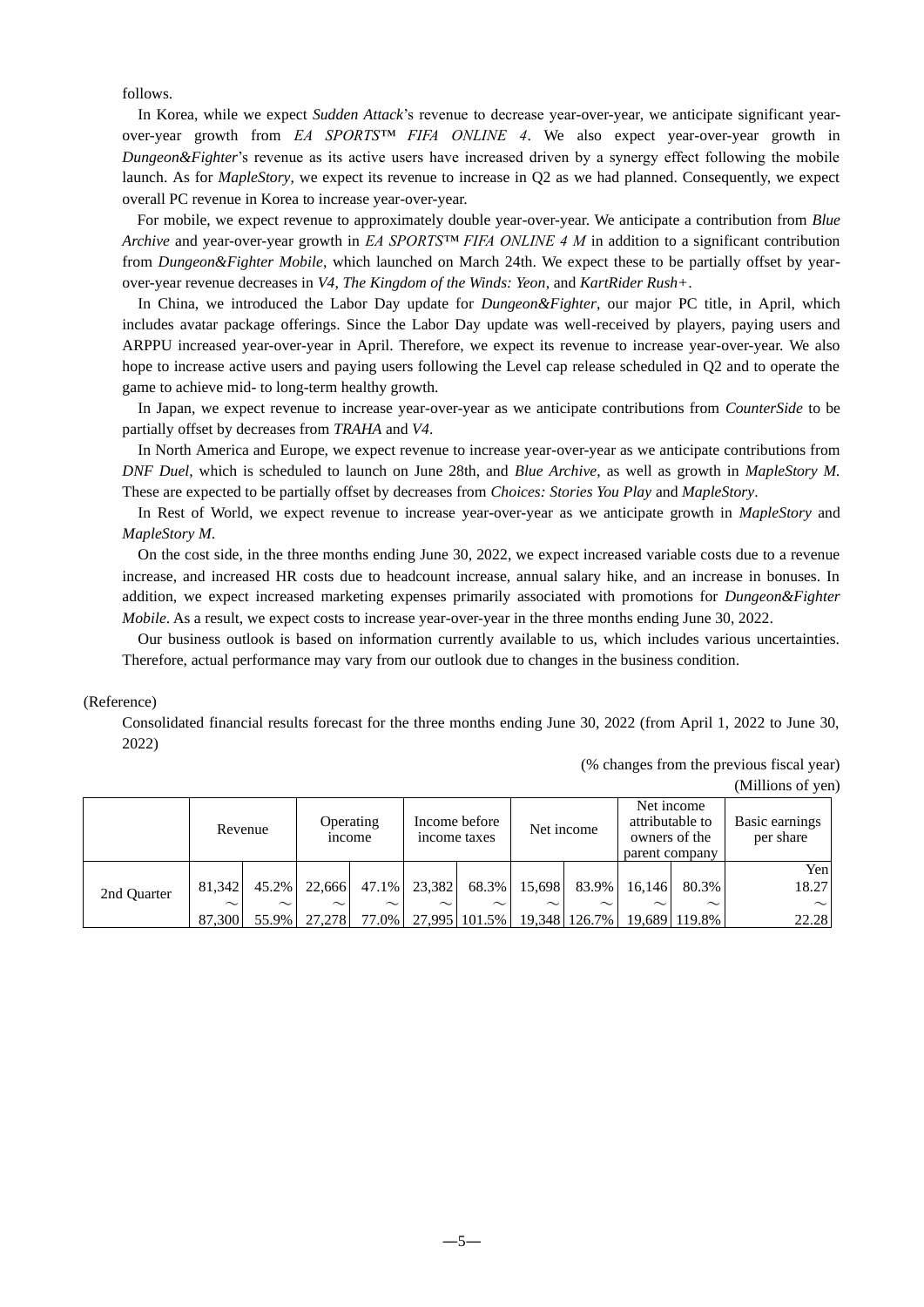- 2. Matters Related to Summary Information (Notes)
- (1) Changes in Significant Subsidiaries during the Period Not applicable.
- (2) Changes in Accounting Policies and Changes in Accounting Estimates

(Changes in accounting policies required by IFRS)

The accounting policies used to prepare these condensed consolidated financial statements are consistent with those applied in the consolidated financial statements for the year ended December 31, 2021 unless otherwise noted, except for the new standards applied as listed below. Nexon Group calculated income taxes for the three months ended March 31, 2022, based on the estimated average annual effective tax rate.

Nexon Group has applied the following standards since Q1 2022, but the application of these standards did not have material impacts on the three months ended March 31, 2022.

| <b>Standards</b> | Title                                                          | Overview of New or Revised Standard                                                                                                                           |  |  |  |  |
|------------------|----------------------------------------------------------------|---------------------------------------------------------------------------------------------------------------------------------------------------------------|--|--|--|--|
| <b>IFRS</b> 3    | <b>Business Combinations</b>                                   | Updated the reference to the "Conceptual Framework for Financial<br>Reporting"                                                                                |  |  |  |  |
| IAS 16           | Property, Plant and<br>Equipment                               | Clarified that the deduction of proceeds from selling items produced<br>before an item of PPE is available for use from the cost of that PPE is<br>prohibited |  |  |  |  |
| <b>IAS 37</b>    | Provisions, Contingent<br>Liabilities and Contingent<br>Assets | Clarified what costs an entity considers in assessing whether a contract is<br>onerous                                                                        |  |  |  |  |
| <b>IFRS 9</b>    | <b>Financial Instruments</b>                                   | Clarified the fees an entity includes in the test for derecognition of<br>financial liabilities                                                               |  |  |  |  |
| <b>IFRS 16</b>   | Leases                                                         | Extended the availability of the practical expedient provided in COVID-<br>19-Related Rent Concessions released on May 28, 2020 by one year.                  |  |  |  |  |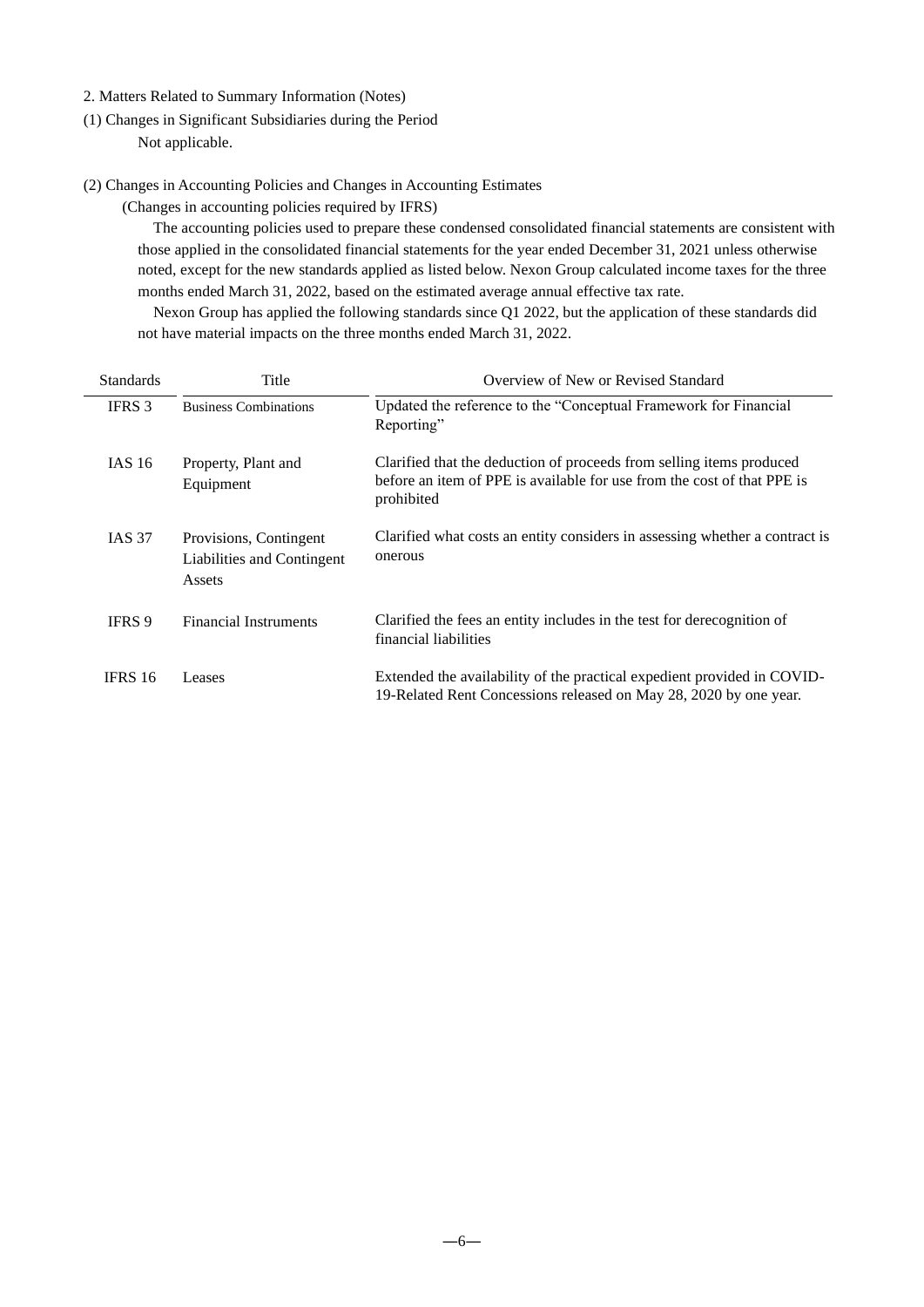## 3. Condensed Consolidated Financial Statements and Major Notes

## (1) Condensed Consolidated Statement of Financial Position

|                                               |                         | (Millions of yen)    |
|-----------------------------------------------|-------------------------|----------------------|
|                                               | As of December 31, 2021 | As of March 31, 2022 |
| Assets                                        |                         |                      |
| Current assets                                |                         |                      |
| Cash and cash equivalents                     | 365,239                 | 376,098              |
| Trade and other receivables                   | 17,577                  | 47,886               |
| Other deposits                                | 169,689                 | 179,191              |
| Other financial assets                        | 29,140                  | 27,808               |
| Other current assets                          | 12,072                  | 12,570               |
| Total current assets                          | 593,717                 | 643,553              |
| Non-current assets                            |                         |                      |
| Property, plant and equipment                 | 24,448                  | 25,261               |
| Goodwill                                      | 38,938                  | 40,472               |
| Intangible assets                             | 17,703                  | 17,495               |
| Right-of-use assets                           | 10,985                  | 11,294               |
| Investments accounted for using equity method | 58,933                  | 65,963               |
| Other financial assets                        | 202,588                 | 202,159              |
| Other non-current assets                      | 1,106                   | 1,615                |
| Deferred tax assets                           | 38,214                  | 40,113               |
| Total non-current assets                      | 392,915                 | 404,372              |
| <b>Total assets</b>                           | 986,632                 | 1,047,925            |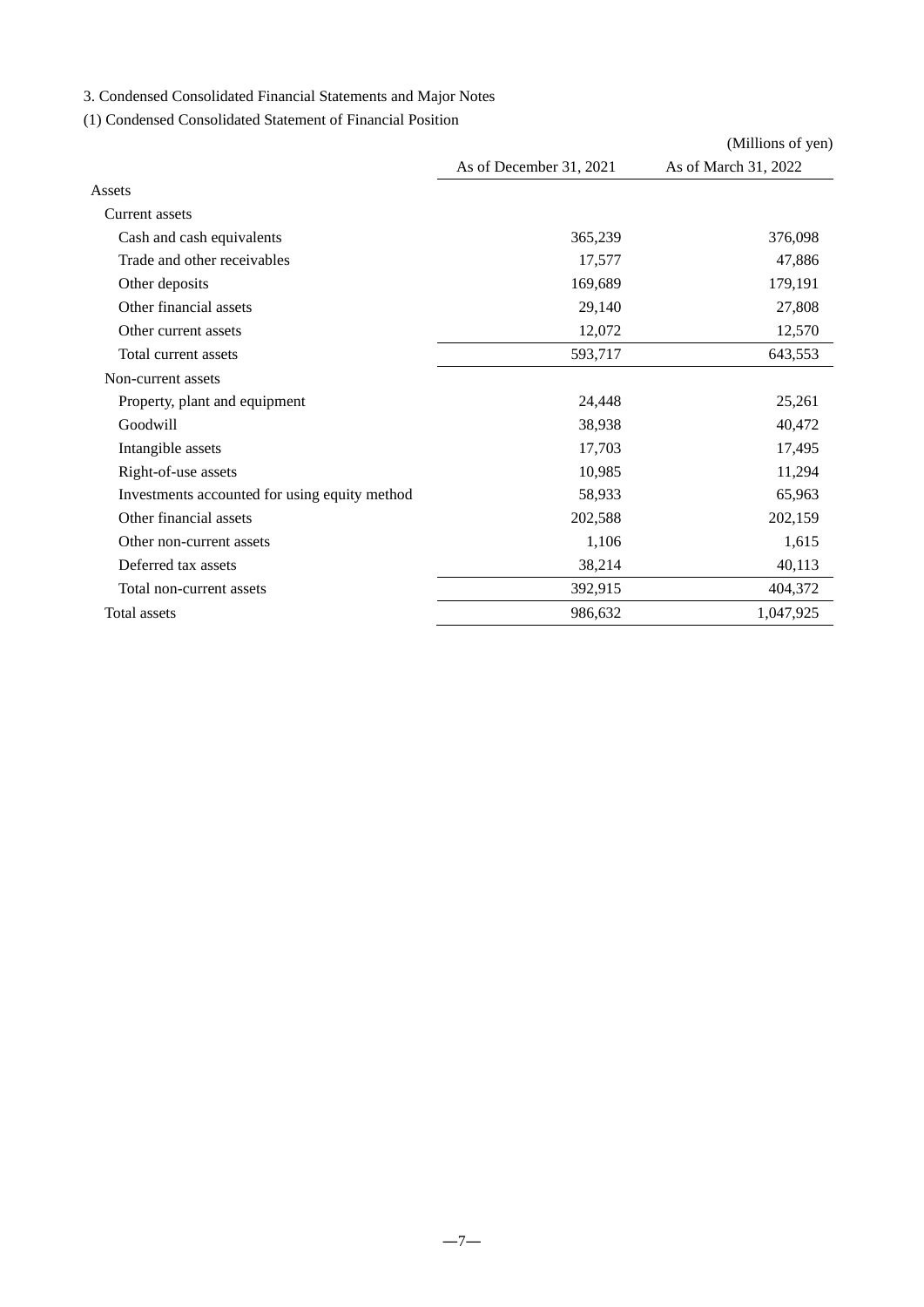|                                                              |                         | (Millions of yen)    |
|--------------------------------------------------------------|-------------------------|----------------------|
|                                                              | As of December 31, 2021 | As of March 31, 2022 |
| Liabilities and equity                                       |                         |                      |
| Liabilities                                                  |                         |                      |
| <b>Current liabilities</b>                                   |                         |                      |
| Trade and other payables                                     | 9,354                   | 11,838               |
| Deferred income                                              | 11,030                  | 12,491               |
| Income taxes payable                                         | 16,599                  | 26,433               |
| Lease liabilities                                            | 3,045                   | 3,194                |
| Provisions                                                   | 5,787                   | 1,728                |
| Other current liabilities                                    | 7,510                   | 15,000               |
| Total current liabilities                                    | 53,325                  | 70,684               |
| Non-current liabilities                                      |                         |                      |
| Deferred income                                              | 14,354                  | 15,245               |
| Lease liabilities                                            | 12,282                  | 12,443               |
| Other financial liabilities                                  | 1,803                   | 1,931                |
| Provisions                                                   | 323                     | 334                  |
| Other non-current liabilities                                | 4,687                   | 4,070                |
| Deferred tax liabilities                                     | 53,965                  | 54,894               |
| Total non-current liabilities                                | 87,414                  | 88,917               |
| <b>Total liabilities</b>                                     | 140,739                 | 159,601              |
| Equity                                                       |                         |                      |
| Capital stock                                                | 34,255                  | 34,932               |
| Capital surplus                                              | 14,961                  | 14,914               |
| Treasury stock                                               | (17, 863)               | (35,078)             |
| Other equity interest                                        | 92,747                  | 116,008              |
| Retained earnings                                            | 712,568                 | 748,370              |
| Total equity attributable to owners of the parent<br>company | 836,668                 | 879,146              |
| Non-controlling interests                                    | 9,225                   | 9,178                |
| Total equity                                                 | 845,893                 | 888,324              |
| Total liabilities and equity                                 | 986,632                 | 1,047,925            |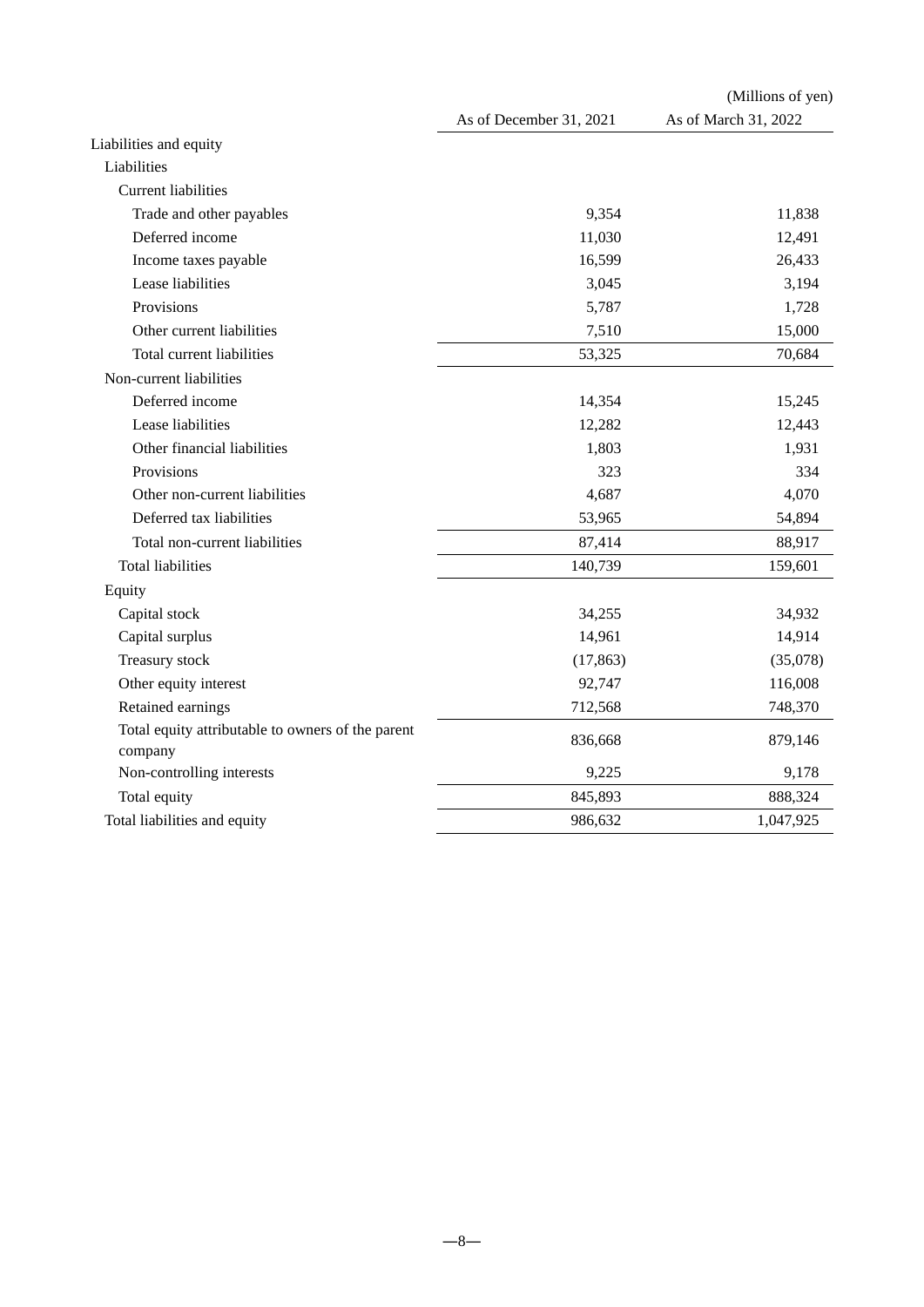## (2) Condensed Consolidated Income Statement

|                                                                   |                             | (Millions of yen)        |
|-------------------------------------------------------------------|-----------------------------|--------------------------|
|                                                                   | Three months ended March 31 |                          |
|                                                                   | 2021                        | 2022                     |
|                                                                   | (From January 1, 2021 to    | (From January 1, 2022 to |
|                                                                   | March 31, 2021)             | March 31, 2022)          |
| Revenue                                                           | 88,313                      | 91,034                   |
| Cost of sales                                                     | (18, 699)                   | (21, 924)                |
| Gross profit                                                      | 69,614                      | 69,110                   |
| Selling, general and administrative expenses                      | (26,317)                    | (30, 475)                |
| Other income                                                      | 124                         | 160                      |
| Other expenses                                                    | (100)                       | (275)                    |
| Operating income                                                  | 43,321                      | 38,520                   |
| Finance income                                                    | 20,995                      | 23,308                   |
| Finance costs                                                     | (650)                       | (3,695)                  |
| Reversal of loss on revaluation                                   |                             | 339                      |
| Share of loss of investments accounted for using<br>equity method | (91)                        | (1,271)                  |
| Income before income taxes                                        | 63,575                      | 57,201                   |
| Income taxes expense                                              | (17, 842)                   | (17,082)                 |
| Net income                                                        | 45,733                      | 40,119                   |
| Attributable to:                                                  |                             |                          |
| Owners of the parent company                                      | 46,034                      | 40,261                   |
| Non-controlling interests                                         | (301)                       | (142)                    |
| Net income                                                        | 45,733                      | 40,119                   |
| Earnings per share                                                |                             |                          |
| (attributable to owners of the parent company)                    | (Yen)                       | (Yen)                    |
| Basic earnings per share                                          | 51.86                       | 45.35                    |
| Diluted earnings per share                                        | 50.78                       | 45.07                    |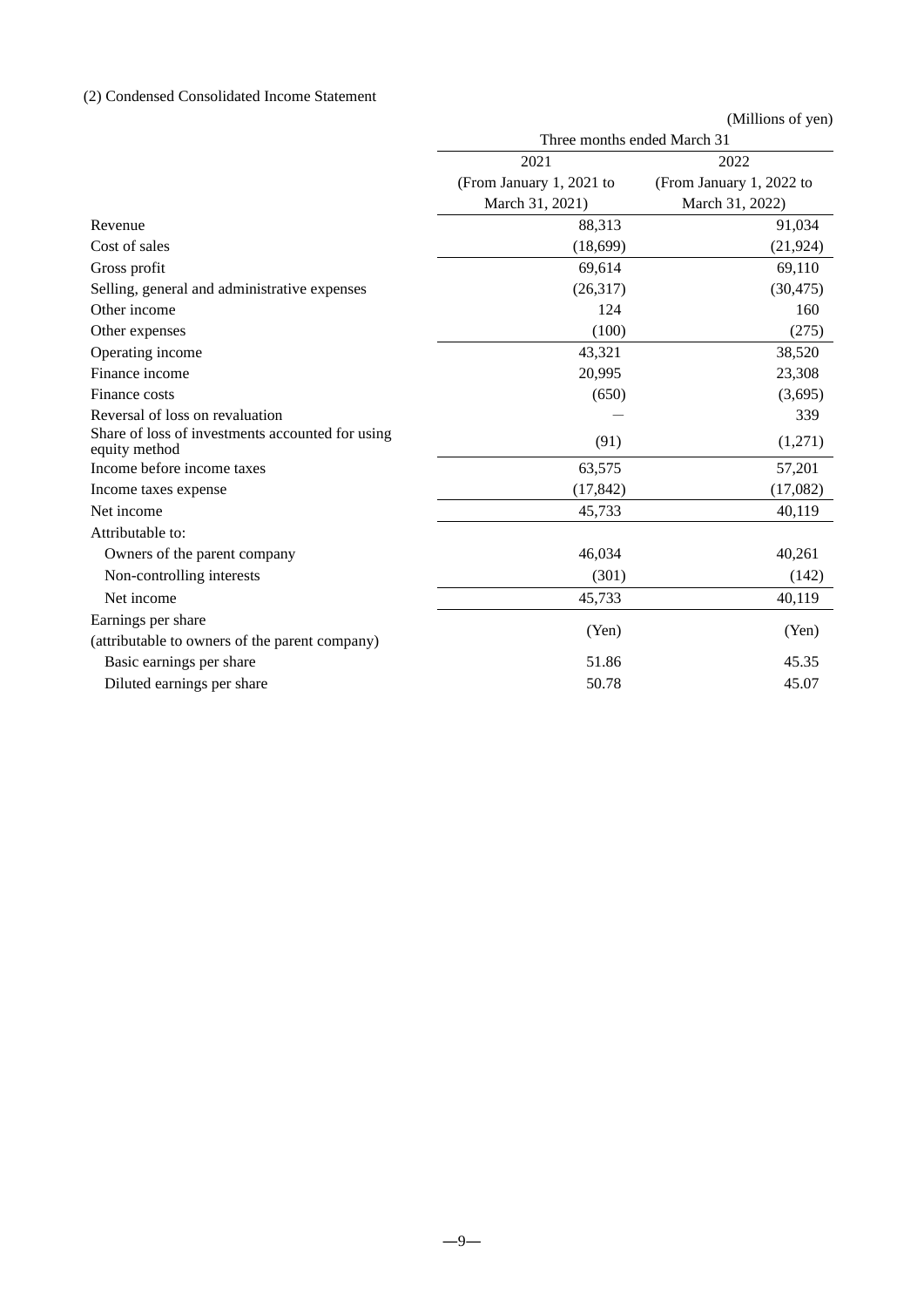# (3) Condensed Consolidated Statement of Comprehensive Income

For the three months ended March 31, 2021 and 2022

|                                                                               |                             | (Millions of yen)        |
|-------------------------------------------------------------------------------|-----------------------------|--------------------------|
|                                                                               | Three months ended March 31 |                          |
|                                                                               | 2021                        | 2022                     |
|                                                                               | (From January 1, 2021 to    | (From January 1, 2022 to |
|                                                                               | March 31, 2021)             | March 31, 2022)          |
| Net income                                                                    | 45,733                      | 40,119                   |
| Other comprehensive income                                                    |                             |                          |
| Items that will not be reclassified to net income                             |                             |                          |
| Financial assets measured at fair value through<br>other comprehensive income | (324)                       | (7,666)                  |
| Re-measurement of defined benefit pension plans                               | (1)                         | (3)                      |
| Other comprehensive income under equity<br>method                             |                             | (0)                      |
| Income taxes                                                                  | 81                          | 2,026                    |
| Total items that will not be reclassified to net<br>income                    | (244)                       | (5,643)                  |
| Items that may be reclassified subsequently to net                            |                             |                          |
| income                                                                        |                             |                          |
| Exchange differences on translating foreign<br>operations                     | 15,449                      | 27,081                   |
| Other comprehensive income under equity<br>method                             | 7                           | 4                        |
| Total items that may be reclassified subsequently<br>to net income            | 15,456                      | 27,085                   |
| Total other comprehensive income                                              | 15,212                      | 21,442                   |
| Total comprehensive income                                                    | 60,945                      | 61,561                   |
| Attributable to:                                                              |                             |                          |
| Owners of the parent company                                                  | 60,969                      | 61,205                   |
| Non-controlling interests                                                     | (24)                        | 356                      |
| Total comprehensive income                                                    | 60,945                      | 61,561                   |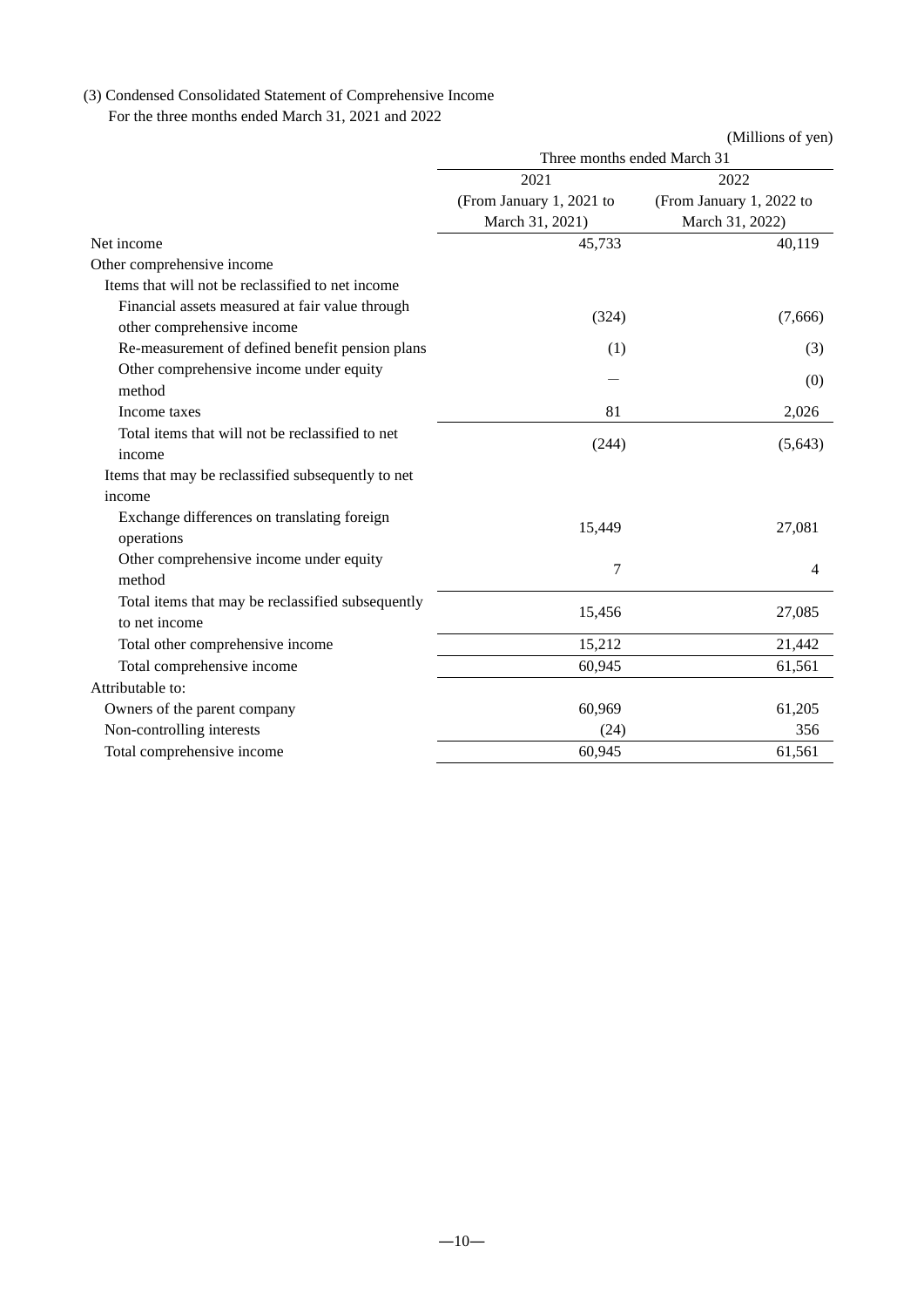#### (4) Condensed Consolidated Statement of Changes in Equity

For the three months ended March 31, 2021 (From January 1, 2021 to March 31, 2021)

(Millions of yen)

|                                         |                  |                    |                   |                             | Equity attributable to owners of the parent company |         | Non-                     |                 |
|-----------------------------------------|------------------|--------------------|-------------------|-----------------------------|-----------------------------------------------------|---------|--------------------------|-----------------|
|                                         | Capital<br>stock | Capital<br>surplus | Treasury<br>stock | Other<br>equity<br>interest | Retained<br>earnings                                | Total   | controlling<br>interests | Total<br>equity |
| Balance at January 1, 2021              | 22,679           | 17,421             | (0)               | 69,975                      | 599,807                                             | 709,882 | 10,563                   | 720,445         |
| Net income for the period               |                  |                    |                   |                             | 46,034                                              | 46,034  | (301)                    | 45,733          |
| Other comprehensive income              |                  |                    |                   | 14,935                      | —                                                   | 14,935  | 277                      | 15,212          |
| Total comprehensive income              |                  |                    |                   | 14,935                      | 46,034                                              | 60,969  | (24)                     | 60,945          |
| Issue of shares                         | 1,462            | 1,462              |                   |                             |                                                     | 2,924   | $\qquad \qquad -$        | 2,924           |
| Stock issue cost                        |                  | (11)               |                   |                             |                                                     | (11)    |                          | (11)            |
| Payment of dividends                    |                  |                    |                   |                             | (2,217)                                             | (2,217) |                          | (2,217)         |
| Share-based compensation                |                  |                    |                   | 1,184                       |                                                     | 1,184   | —                        | 1,184           |
| Changes in interests in<br>subsidiaries |                  | 36                 |                   |                             |                                                     | 36      | 64                       | 100             |
| Total transactions with the<br>owners   | 1,462            | 1,487              |                   | 1,184                       | (2,217)                                             | 1,916   | 64                       | 1,980           |
| Balance at March 31, 2021               | 24,141           | 18,908             | (0)               | 86,094                      | 643,624                                             | 772,767 | 10,603                   | 783,370         |

For the three months ended March 31, 2022 (From January 1, 2022 to March 31, 2022)

(Millions of yen)

|                                         |                  |                    |                   |                             | Equity attributable to owners of the parent company |           |                                  |                 |
|-----------------------------------------|------------------|--------------------|-------------------|-----------------------------|-----------------------------------------------------|-----------|----------------------------------|-----------------|
|                                         | Capital<br>stock | Capital<br>surplus | Treasury<br>stock | Other<br>equity<br>interest | Retained<br>earnings                                | Total     | Non-<br>controlling<br>interests | Total<br>equity |
| Balance at January 1, 2022              | 34,255           | 14,961             | (17, 863)         | 92,747                      | 712,568                                             | 836,668   | 9,225                            | 845,893         |
| Net income for the period               |                  |                    |                   |                             | 40,261                                              | 40,261    | (142)                            | 40,119          |
| Other comprehensive income              |                  |                    |                   | 20,944                      |                                                     | 20,944    | 498                              | 21,442          |
| Total comprehensive income              |                  |                    |                   | 20,944                      | 40,261                                              | 61,205    | 356                              | 61,561          |
| Issue of shares                         | 677              | 677                |                   |                             |                                                     | 1,354     |                                  | 1,354           |
| Stock issue cost                        |                  | (5)                |                   |                             |                                                     | (5)       |                                  | (5)             |
| Payment of dividends                    |                  |                    |                   |                             | (4, 459)                                            | (4, 459)  |                                  | (4, 459)        |
| Share-based compensation                |                  |                    |                   | 2,317                       |                                                     | 2,317     |                                  | 2,317           |
| Changes in interests in<br>subsidiaries |                  | (704)              |                   |                             |                                                     | (704)     | (403)                            | (1,107)         |
| Purchase of treasury stock              |                  | (15)               | (17,215)          |                             |                                                     | (17,230)  |                                  | (17,230)        |
| Total transactions with the<br>owners   | 677              | (47)               | (17,215)          | 2,317                       | (4, 459)                                            | (18, 727) | (403)                            | (19, 130)       |
| Balance at March 31, 2022               | 34,932           | 14,914             | (35,078)          | 116,008                     | 748,370                                             | 879,146   | 9,178                            | 888,324         |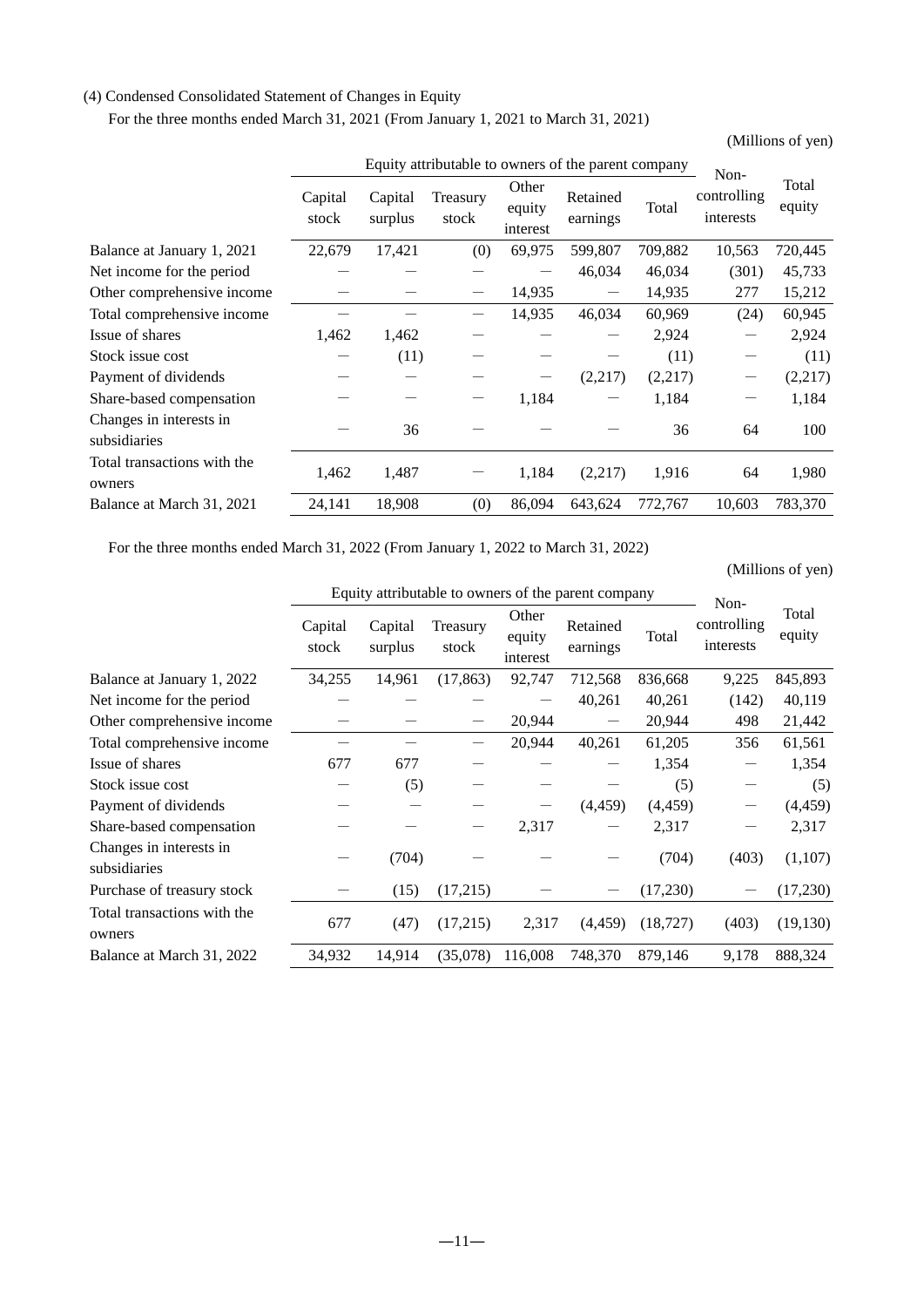## (5) Condensed Consolidated Statement of Cash Flows

|                                                                                         |                        | (Millions of yen)           |
|-----------------------------------------------------------------------------------------|------------------------|-----------------------------|
|                                                                                         |                        | Three months ended March 31 |
|                                                                                         | 2021                   | 2022                        |
|                                                                                         | (From January 1, 2021) | (From January 1, 2022       |
|                                                                                         | to March 31, 2021)     | to March 31, 2022)          |
| Cash flows from operating activities                                                    |                        |                             |
| Income before income taxes                                                              | 63,575                 | 57,201                      |
| Depreciation and amortization                                                           | 2,264                  | 1,779                       |
| Share-based compensation expenses                                                       | 2,109                  | 2,718                       |
| Interest and dividend income                                                            | (1,526)                | (1,200)                     |
| Interest expense                                                                        | 102                    | 105                         |
| Impairment loss                                                                         | 19                     | 241                         |
| Reversal of loss on revaluation                                                         |                        | (339)                       |
| Share of loss (profit) of investments accounted for using equity<br>method              | 91                     | 1,271                       |
| Loss (gain) on sale of investments accounted for using equity<br>method                 |                        | (9,298)                     |
| (Gain) loss on valuation of securities                                                  | 381                    | 2,050                       |
| Exchange (gain) loss                                                                    | (17, 288)              | (12,209)                    |
| (Increase) decrease in trade and other receivables                                      | (17,180)               | (28,065)                    |
| (Increase) decrease in other current assets                                             | (4, 469)               | 1,024                       |
| (Decrease) increase in trade and other payables                                         | (2,134)                | 1,961                       |
| (Decrease) increase in deferred income                                                  | 267                    | 1,278                       |
| (Decrease) increase in provisions                                                       | (5,328)                | (4,104)                     |
| (Decrease) increase in other current liabilities                                        | 3,356                  | 4,483                       |
| Other                                                                                   | (1,276)                | 677                         |
| Subtotal                                                                                | 22,963                 | 19,573                      |
| Interest and dividends received                                                         | 2,145                  | 1,907                       |
| Interest paid                                                                           | (101)                  | (105)                       |
| Income taxes paid                                                                       | (7,074)                | (3,327)                     |
| Net cash provided by operating activities                                               | 17,933                 | 18,048                      |
| Cash flows from investing activities                                                    |                        |                             |
| Net decrease (increase) in restricted deposit                                           | 2,075                  | 88                          |
| Net decrease (increase) in time deposit                                                 | (12, 853)              | (460)                       |
| Purchases of property, plant and equipment                                              | (374)                  | (415)                       |
| Proceeds from sales of property, plant and equipment                                    | 9                      | 10                          |
| Purchases of intangible assets                                                          | (121)                  | (178)                       |
| Payments associated with increase in long-term prepaid                                  |                        |                             |
| expenses                                                                                | (595)                  | (1, 432)                    |
| Purchases of securities by investment funds under consolidated<br>subsidiaries          | (10, 666)              | (5,365)                     |
| Proceeds from sale of securities by investment funds under<br>consolidated subsidiaries | 10,085                 | 5,761                       |
| Purchases of investment securities                                                      | (21, 563)              | (447)                       |
| Proceeds from sale and redemption of investment securities                              | 1,192                  | 75                          |
| Purchase of investments accounted for using equity method                               |                        | (7, 184)                    |
| Proceeds from sale of investments accounted for using equity                            |                        |                             |
| method                                                                                  |                        | 9,377                       |
| Payments for long-term loans receivable                                                 | (2)                    | (1,399)                     |
| Collection of long-term loans receivable                                                | 6                      | 6                           |
| Other                                                                                   | (22)                   | 86                          |
| Net cash used in investing activities                                                   | (32, 829)              | (1, 477)                    |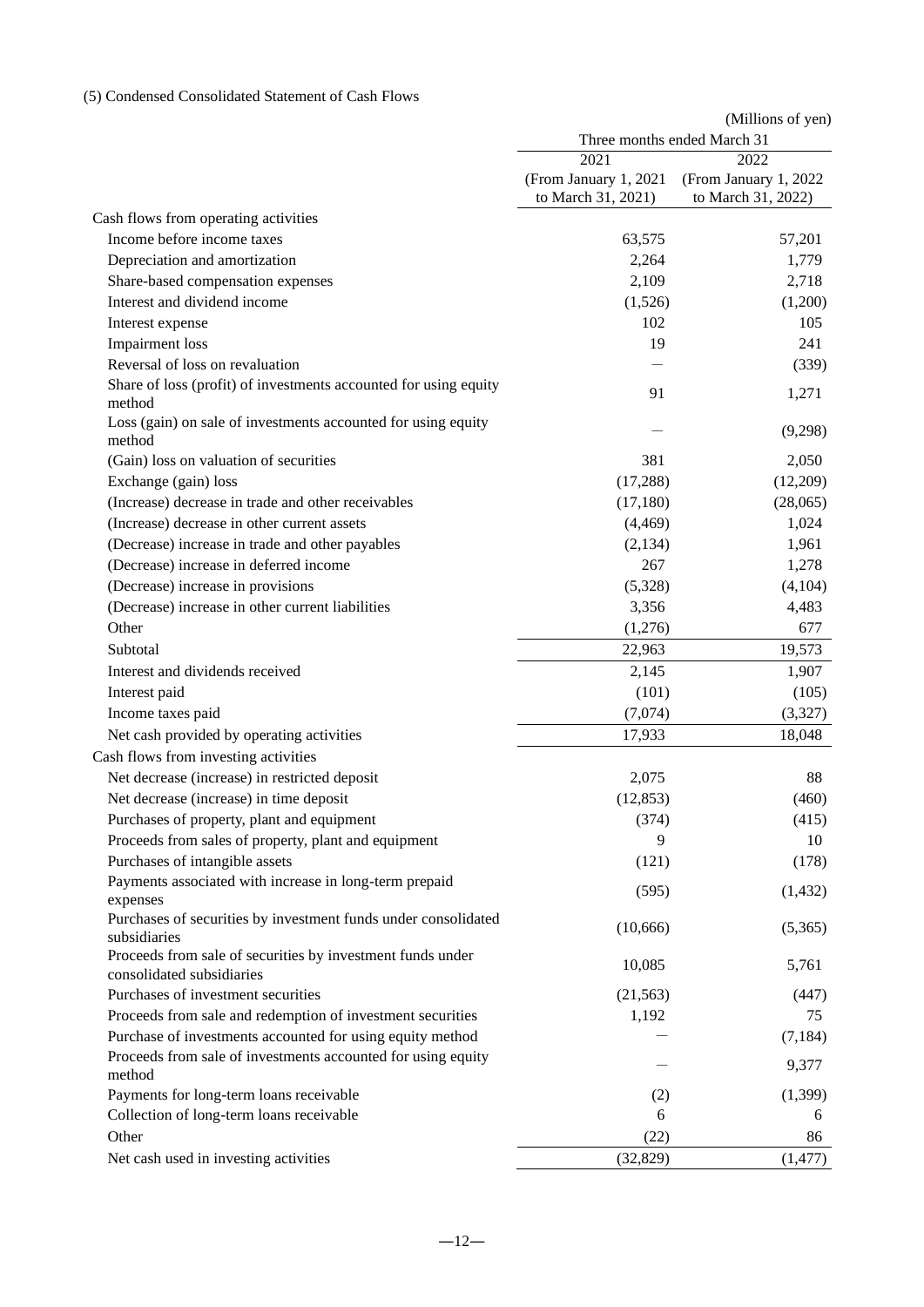|                                                               |                             | (Millions of yen)      |  |
|---------------------------------------------------------------|-----------------------------|------------------------|--|
|                                                               | Three months ended March 31 |                        |  |
|                                                               | 2021                        | 2022                   |  |
|                                                               | (From January 1, 2021)      | (From January 1, 2022) |  |
|                                                               | to March 31, 2021)          | to March 31, 2022)     |  |
| Cash flows from financing activities                          |                             |                        |  |
| Net increase (decrease) in short-term borrowings              | (2,094)                     |                        |  |
| Proceeds from exercise of stock options                       | 2,081                       | 1,005                  |  |
| Purchases of treasury stock                                   |                             | (17,230)               |  |
| Purchases of treasury stock of subsidiaries                   |                             | (1,206)                |  |
| Cash dividends paid                                           | (2,217)                     | (4, 457)               |  |
| Repayment of lease liability                                  | (616)                       | (723)                  |  |
| Net cash used in financing activities                         | (2,846)                     | (22,611)               |  |
| Net (decrease) increase in cash and cash equivalents          | (17,742)                    | (6,040)                |  |
| Cash and cash equivalents at the beginning of the period      | 252,570                     | 365,239                |  |
| Effects of exchange rate changes on cash and cash equivalents | 8,819                       | 16,899                 |  |
| Cash and cash equivalents at the end of the period            | 243,647                     | 376,098                |  |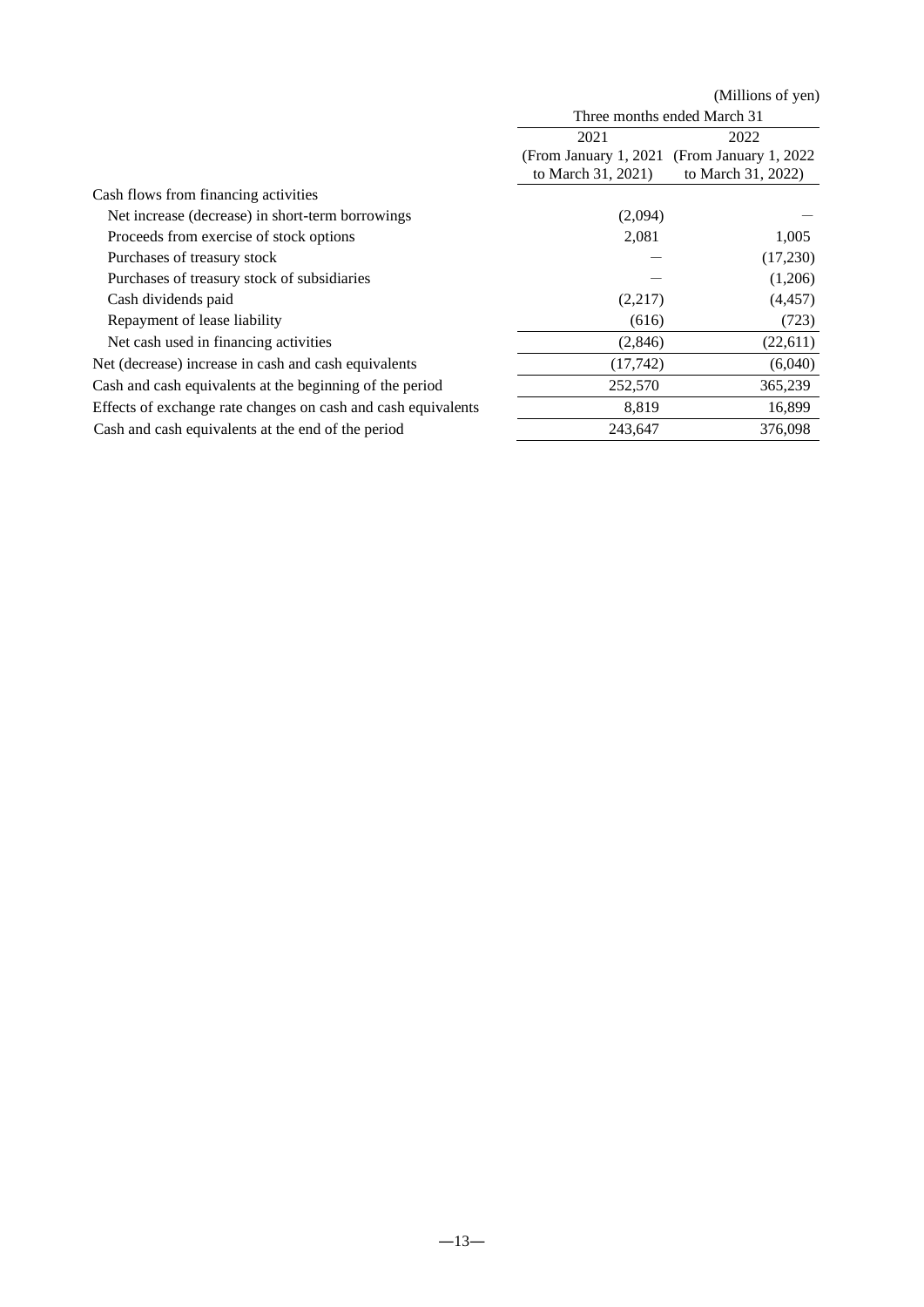## (6) Notes on Going Concern Assumption Not applicable.

(7) Notes on Significant Changes in the Amount of Equity Attributable to Owners of the Parent Company (a) Amount of dividends paid

For the three months ended March 31, 2021 (From January 1, 2021 to March 31, 2021)

|                                                                           | Class of stock | Total dividends | Dividend per<br>share | Record date          | Effective date |
|---------------------------------------------------------------------------|----------------|-----------------|-----------------------|----------------------|----------------|
|                                                                           |                | (million yen)   | (yen)                 |                      |                |
| Resolution of the<br><b>Board of Directors</b><br>on February 17,<br>2021 | Common stock   | 2.217           | 2.5                   | December 31,<br>2020 | March 26, 2021 |

#### For the three months ended March 31, 2022 (From January 1, 2022 to March 31, 2022)

|                                                                    | Class of stock | Total dividends | Dividend per<br>share | Record date          | Effective date |
|--------------------------------------------------------------------|----------------|-----------------|-----------------------|----------------------|----------------|
|                                                                    |                | (million yen)   | (yen)                 |                      |                |
| Resolution of the<br>Board of Directors<br>on February 17,<br>2022 | Common stock   | 4.459           | 5.0                   | December 31,<br>2021 | March 28, 2022 |

(Note) Total dividends include dividends of ¥4 million for Nexon's shares owned by our subsidiary, Stiftelsen Embark Incentive.

#### (b) Purchases of treasury stock

Nexon's treasury stock increased by ¥17,215 million as a result of the purchase of 7,066,200 shares of treasury stock during the three months ended March 31, 2022 based on a resolution of the Board of Directors on November 19, 2021.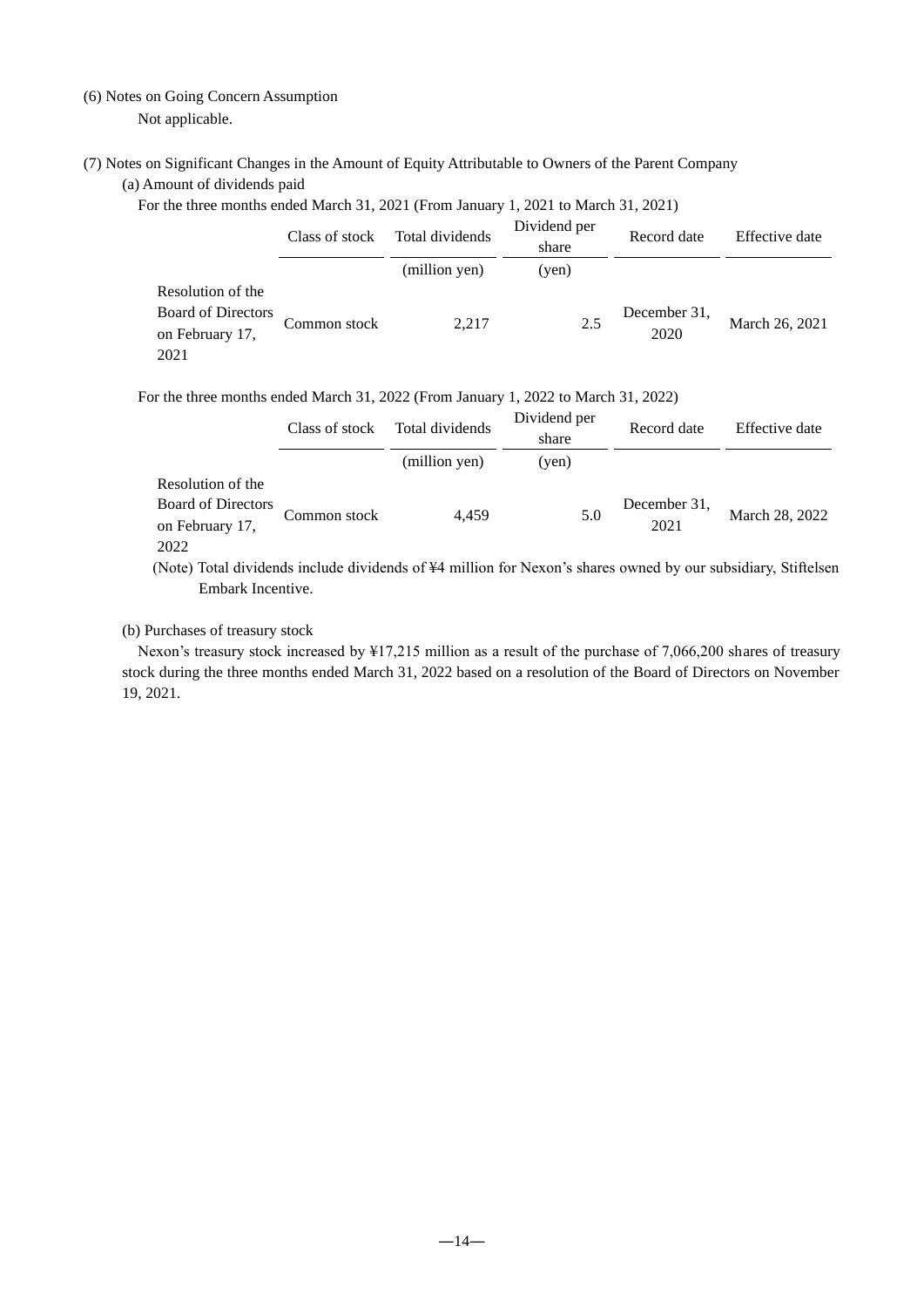#### (8) Segment Information

(a) Outline of reportable segments

Reportable segments of Nexon Group are components of Nexon Group, for which separate financial statements are available, that are evaluated regularly by the board of directors in deciding how to allocate management resources and in assessing performance.

Nexon Group is engaged in production, development and distribution of PC online games and mobile games, and the Company (in Japan) and its local consolidated subsidiaries (overseas) develop overall strategies and operate business activities for their respective products and services in each region as independent units. Accordingly, Nexon Group is comprised of geographical business segments based on production, development, and distribution of PC online games and mobile games. Nexon Group has formed its reportable segments by consolidating business segments based on the geographic location since subsidiaries in the same region, due to their business characteristics, receive similar impact of the foreign exchange fluctuation risk on their operating results and the ratio of the impact to operating results is high. There are five reportable segments: "Japan", "Korea", "China", "North America" and "Other" which includes Europe and Asian countries.

Furthermore, IFRS 15 *Revenue from Contracts with Customers* is applied by Nexon Group. We have therefore presented the revenue arising from our contracts with customers by breaking it down into PC online, mobile and other revenues based on such contracts with customers.

(Millions of yen)

#### (b) Revenue, profit or loss by reportable segment

Information on the segments of Nexon Group is as follows:

For the three months ended March 31, 2021 (From January 1, 2021 to March 31, 2021)

|                                                                                                                    | <b>Reportable Segments</b> |        |                   |                  |         |        |                         |              |
|--------------------------------------------------------------------------------------------------------------------|----------------------------|--------|-------------------|------------------|---------|--------|-------------------------|--------------|
|                                                                                                                    | Japan                      | Korea  | China             | North<br>America | Other   | Total  | Adjustments<br>(Note 3) | Consolidated |
| Revenue                                                                                                            |                            |        |                   |                  |         |        |                         |              |
| Revenue from external<br>customers                                                                                 |                            |        |                   |                  |         |        |                         |              |
| PC online                                                                                                          | 816                        | 61,663 | 1,049             | 1,500            | 339     | 65,367 |                         | 65,367       |
| Mobile                                                                                                             | 504                        | 19,459 |                   | 2,574            | 8       | 22,545 |                         | 22,545       |
| Other                                                                                                              | 20                         | 380    |                   | 1                |         | 401    |                         | 401          |
| Total revenue from<br>external customers                                                                           | 1,340                      | 81,502 | 1,049             | 4,075            | 347     | 88,313 |                         | 88,313       |
| Intersegment revenue                                                                                               | 181                        | 692    | $\qquad \qquad -$ | 206              | 120     | 1,199  | (1,199)                 |              |
| Total                                                                                                              | 1,521                      | 82,194 | 1,049             | 4,281            | 467     | 89,512 | (1,199)                 | 88,313       |
| Segment profit or loss<br>(Note 1)                                                                                 | (2, 285)                   | 45,606 | 736               | 262              | (1,023) | 43,296 | 1                       | 43,297       |
| Other income (expense), net                                                                                        |                            |        |                   |                  |         |        |                         | 24           |
| Operating income                                                                                                   |                            |        |                   |                  |         |        |                         | 43,321       |
| Finance income (costs), net<br>(Note 4)                                                                            |                            |        |                   |                  |         |        |                         | 20,345       |
| Share of loss of investments<br>accounted for using equity<br>method                                               |                            |        |                   |                  |         |        |                         | (91)         |
| Income before income taxes                                                                                         |                            |        |                   |                  |         |        |                         | 63,575       |
| (Notes) 1. Segment profit or loss is calculated by deducting cost of sales and selling, general and administrative |                            |        |                   |                  |         |        |                         |              |

expenses from revenue.

2. Price for intersegment transactions is based on the general market price.

3. Adjustments in segment profit or loss of ¥1 million represent elimination of intersegment transactions.

4. A major component of finance income is foreign exchange gain of ¥18,119 million.

5. For PC online and mobile, performance obligations are fulfilled and revenues are recognized over a certain period of time mainly because control over services is transferred over a certain period of time.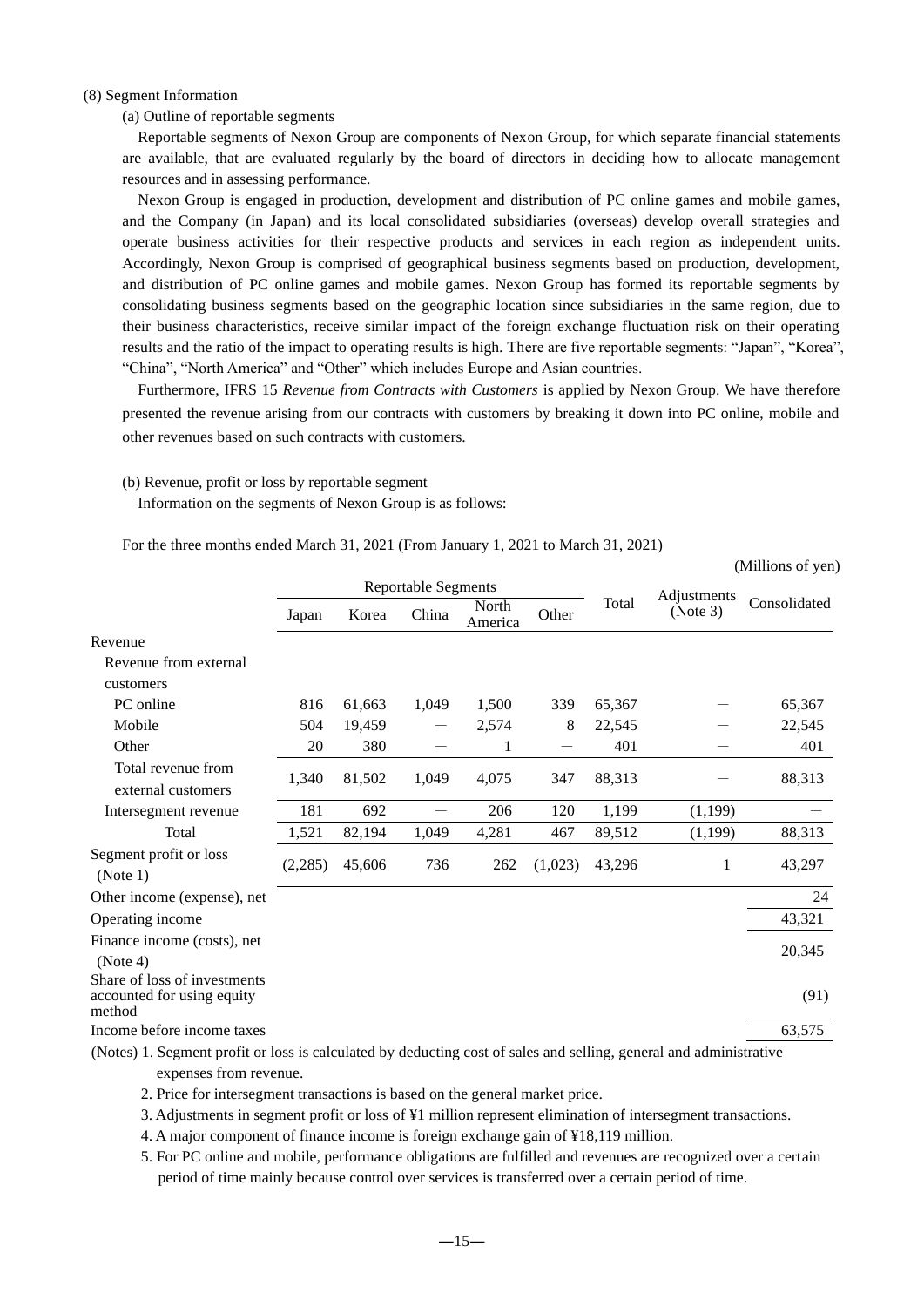For the three months ended March 31, 2022 (From January 1, 2022 to March 31, 2022)

|                                                                                                                    | <b>Reportable Segments</b> |        |                                  |                  |         |        | Adjustments |              |
|--------------------------------------------------------------------------------------------------------------------|----------------------------|--------|----------------------------------|------------------|---------|--------|-------------|--------------|
|                                                                                                                    | Japan                      | Korea  | China                            | North<br>America | Other   | Total  | (Note 3)    | Consolidated |
| Revenue                                                                                                            |                            |        |                                  |                  |         |        |             |              |
| Revenue from external                                                                                              |                            |        |                                  |                  |         |        |             |              |
| customers                                                                                                          |                            |        |                                  |                  |         |        |             |              |
| PC online                                                                                                          | 871                        | 63,875 | 899                              | 1,333            | 413     | 67,391 |             | 67,391       |
| Mobile                                                                                                             | 397                        | 21,164 | $\overbrace{\phantom{12322111}}$ | 1,743            |         | 23,304 |             | 23,304       |
| Other                                                                                                              | 2                          | 336    |                                  | 1                |         | 339    |             | 339          |
| Total revenue from<br>external customers                                                                           | 1,270                      | 85,375 | 899                              | 3,077            | 413     | 91,034 |             | 91,034       |
| Intersegment revenue                                                                                               | 221                        | 651    |                                  | 230              | 160     | 1,262  | (1,262)     |              |
| Total                                                                                                              | 1,491                      | 86,026 | 899                              | 3,307            | 573     | 92,296 | (1,262)     | 91,034       |
| Segment profit or loss<br>(Note 1)                                                                                 | (3,075)                    | 43,044 | 506                              | (615)            | (1,224) | 38,636 | (1)         | 38,635       |
| Other income (expense), net                                                                                        |                            |        |                                  |                  |         |        |             | (115)        |
| Operating income                                                                                                   |                            |        |                                  |                  |         |        |             | 38,520       |
| Finance income (costs), net<br>(Note 4)                                                                            |                            |        |                                  |                  |         |        |             | 19,613       |
| Reversal of loss on<br>revaluation                                                                                 |                            |        |                                  |                  |         |        |             | 339          |
| (Note 5)                                                                                                           |                            |        |                                  |                  |         |        |             |              |
| Share of loss of investments<br>accounted for using equity<br>method                                               |                            |        |                                  |                  |         |        |             | (1,271)      |
| Income before income taxes                                                                                         |                            |        |                                  |                  |         |        |             | 57,201       |
| (Notes) 1. Segment profit or loss is calculated by deducting cost of sales and selling, general and administrative |                            |        |                                  |                  |         |        |             |              |

(Millions of yen)

expenses from revenue.

2. Price for intersegment transactions is based on the general market price.

3. Adjustments in segment profit or loss of ¥(1) million represent elimination of intersegment transactions.

4. Major components of finance income are foreign exchange gain of ¥12,670 million and gain on sale of investments accounted for using equity method of ¥9,298 million in connection with the transfer of shares of Six Waves Inc.

The gain on the sale occurred due to the transfer of all shares of Six Waves Inc. owned by Nexon to Stillfront Group AB (publ) during the three months ended March 31, 2022. Consequently, Six Waves Inc. was excluded from the scope of the application of equity method for the three months ended March 31, 2022. The amount of proceeds from the sale is subject to change going forward primarily due to adjustments in the transfer price based on the share transfer agreement.

- 5. Reversal of loss on revaluation recognized in profit or loss due to the revaluation of an intangible asset (investment in crypto-assets made through an exchange).
- 6. For PC online and mobile, performance obligations are fulfilled and revenues are recognized over a certain period of time mainly because control over services is transferred over a certain period of time.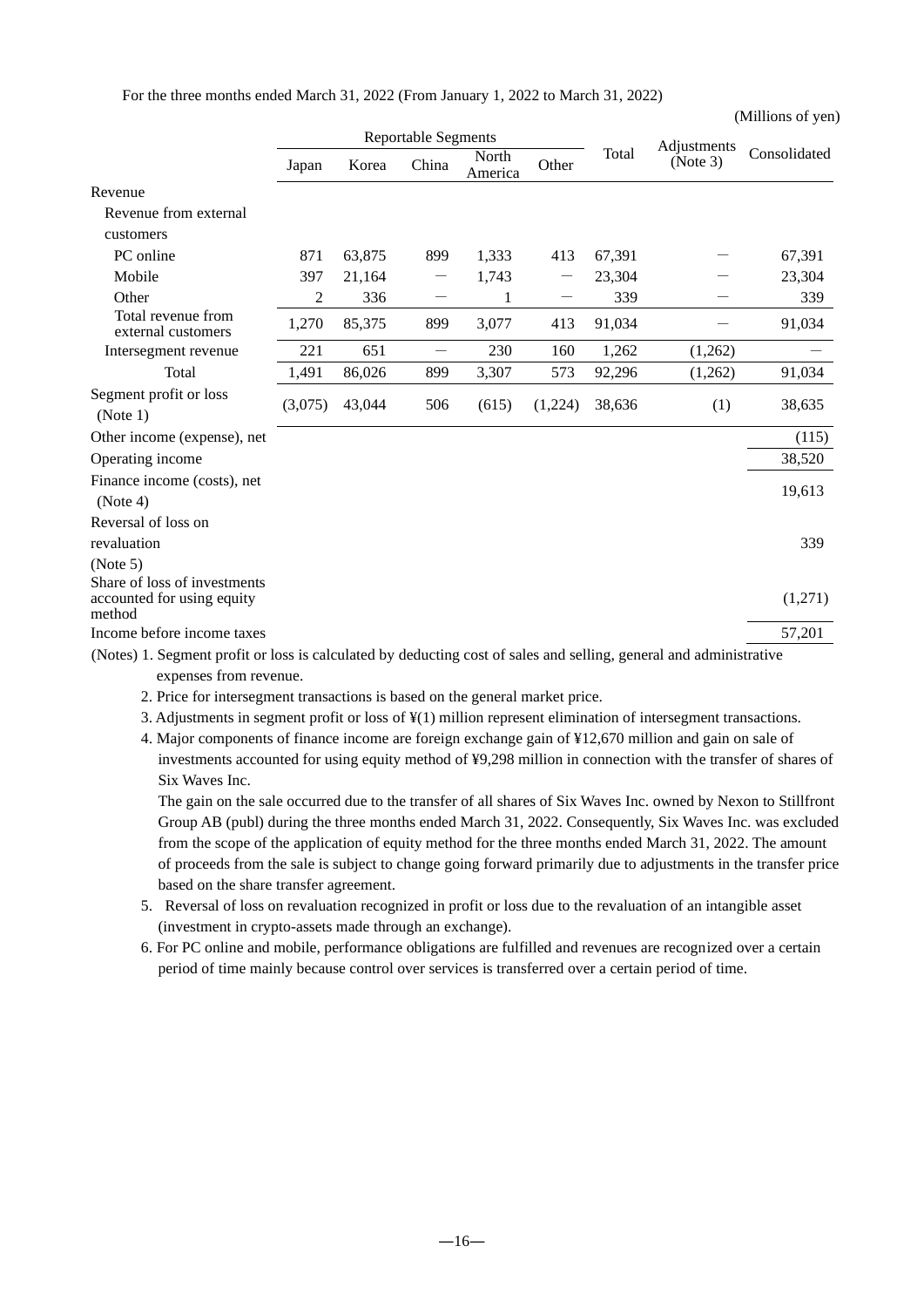#### (c) Information on each region

Revenue from external customers are as follows:

For the three months ended March 31, 2021 (From January 1, 2021 to March 31, 2021)

|                             |           |                           |       | (Millions of yen) |
|-----------------------------|-----------|---------------------------|-------|-------------------|
|                             |           | Revenue by major business |       | Total             |
|                             | PC online | Mobile                    | Other |                   |
| Main regional market        |           |                           |       |                   |
| Japan                       | 816       | 2,546                     | 20    | 3,382             |
| Korea                       | 34,933    | 14,882                    | 352   | 50,167            |
| China                       | 25,623    | 175                       |       | 25,798            |
| North America and<br>Europe | 1,387     | 3,415                     | 12    | 4,814             |
| Rest of World               | 2,608     | 1,527                     | 17    | 4,152             |
| Total                       | 65,367    | 22,545                    | 401   | 88,313            |

(Notes) 1. Revenue is classified into country or region category based on the customers' location.

2. The category of country or region is based on geographic proximity.

3. Main countries or regions in each category:

(1) North America and Europe: USA, Canada and Europe

(2) Rest of World: Central and South America and Asian countries

For the three months ended March 31, 2022 (From January 1, 2022 to March 31, 2022)

|                      |           |                           |                | (Millions of yen) |
|----------------------|-----------|---------------------------|----------------|-------------------|
|                      |           | Revenue by major business |                |                   |
|                      | PC online | Mobile<br>Other           |                | Total             |
| Main regional market |           |                           |                |                   |
| Japan                | 871       | 1,921                     | $\mathfrak{D}$ | 2,794             |
| Korea                | 31,836    | 15,716                    | 328            | 47,880            |
| China                | 29,608    | 153                       |                | 29,761            |
| North America and    |           |                           |                |                   |
| Europe               | 1,204     | 3,503                     | (8)            | 4,699             |
| Rest of World        | 3,872     | 2,011                     | 17             | 5,900             |
| Total                | 67,391    | 23,304                    | 339            | 91,034            |

(Notes) 1. Revenue is classified into country or region category based on the customers' location.

2. The category of country or region is based on geographic proximity.

3. Main countries or regions in each category:

(1) North America and Europe: USA, Canada and Europe

(2) Rest of World: Central and South America and Asian countries